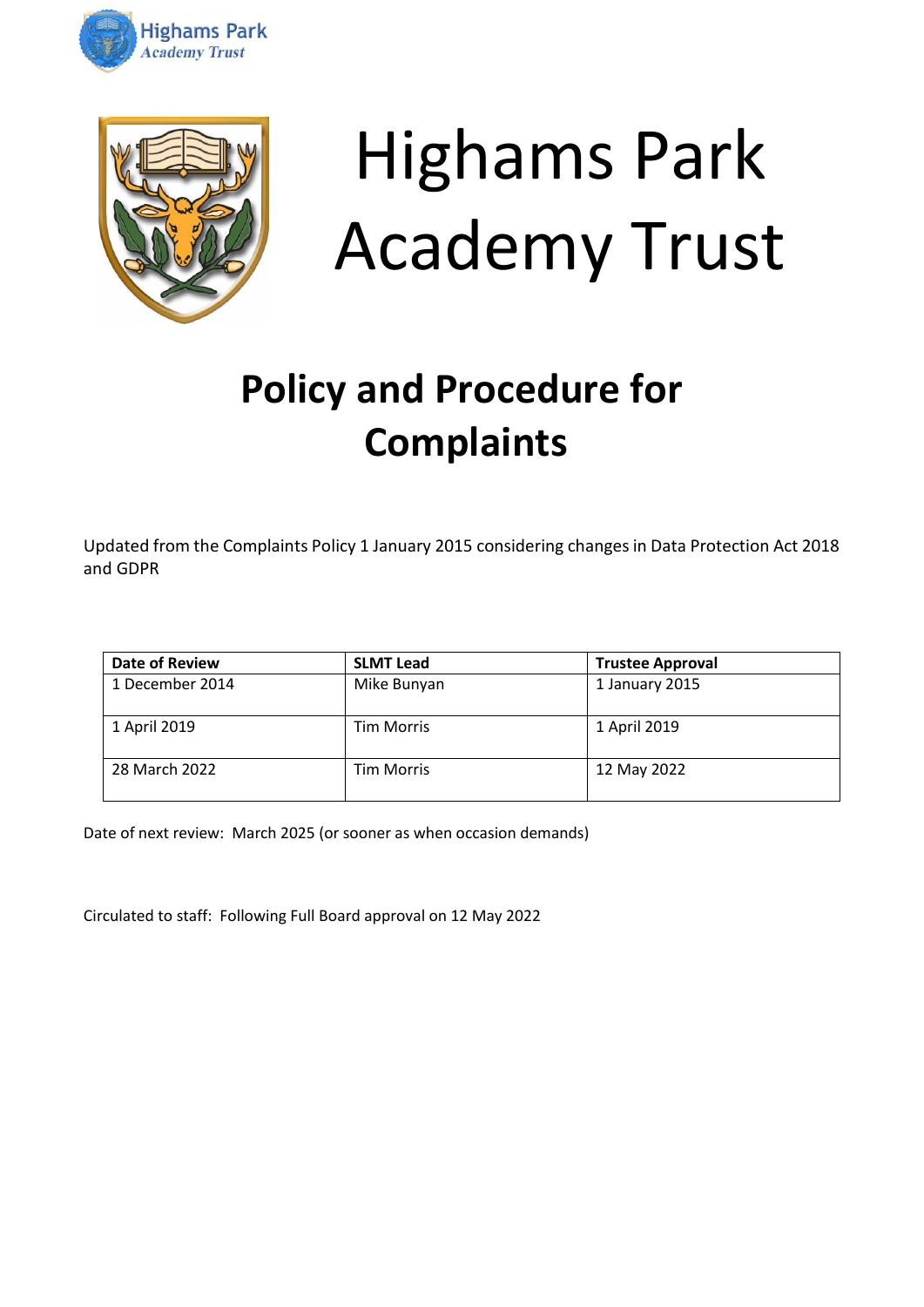

# **Contents**

| Stage 1: |  |  |
|----------|--|--|
| Stage 2: |  |  |
| Stage 3: |  |  |
|          |  |  |
|          |  |  |
|          |  |  |
|          |  |  |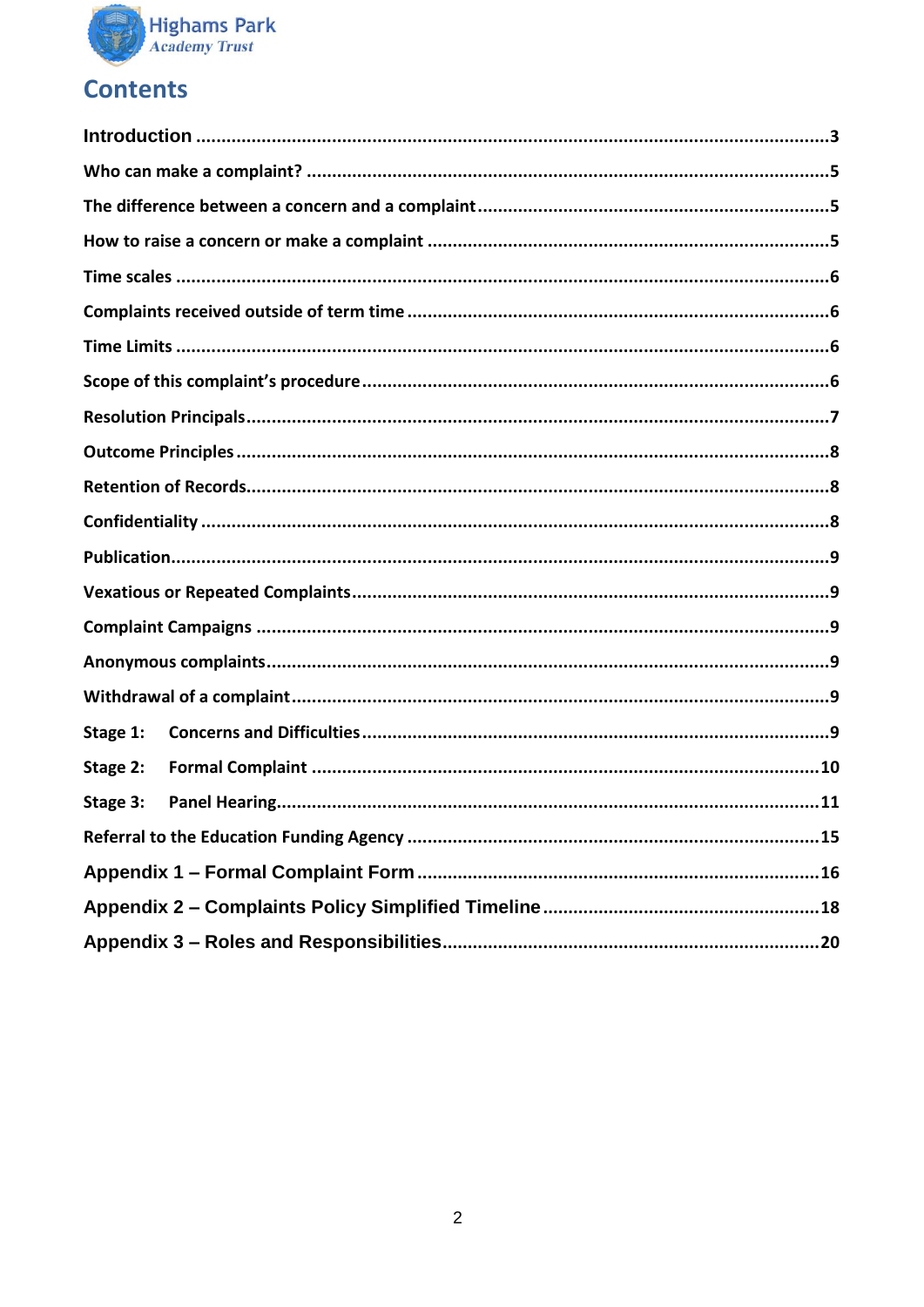

# <span id="page-2-0"></span>**Introduction**

# **Policy Aim and Statement**

This Complaints Policy helps underpin the core values of Highams Park School ("the Academy"). Its aim is to ensure that a concern, difficulty or complaint is managed sympathetically, efficiently and at the appropriate level and resolved as soon as possible. Doing so is good practice, fair to those concerned and helps to promote parents' and students' confidence in the Academy's ability to safeguard and promote welfare. The Academy will try to resolve every concern, difficulty or complaint in a positive way with the aim of putting right a matter which may have gone wrong and, where necessary, reviewing the Academy's systems and procedures in the light of the matters raised.

The Academy needs to know as soon as possible if there is any cause for dissatisfaction. The Academy recognises that a concern or difficulty which is not resolved quickly and fairly can soon become a cause of resentment, which can be damaging to the relationship between the Academy and the parent and student, and can also have a detrimental effect upon the Academy's ethos and culture. Parents and students should never feel – or be made to feel – that raising a concern, difficulty or complaint will adversely affect the student's future at the Academy, or place the student at a disadvantage in any way.

Although this policy is primarily aimed at dealing with complaints from parents of registered pupils at the school, the procedures set out here will also be applied to complaints received from members of the public.

# **Application**

The Academy is governed by the Education (Independent School Standards) (England) Regulations 2018 (as amended) ("the Regulations"). This Complaints Policy has been formulated to comply with **Schedule 1, Part 7 of the Regulations**, as well as equality legislation and the rules of natural justice. In the case of any variance between the procedure outlined in this Complaint's Policy and the Regulations, the procedure outlined in the Regulations will apply.

This Complaints Policy applies to all concerns and complaints of the parents of students at the Academy, other than those involving child protection issues, or relating to admissions, exclusions and SEND, for which there are separate statutory procedures. Where a complaint is made against a member of staff, depending upon the nature and seriousness of the complaint, the matter may be dealt with under separate HR procedures which are strictly confidential, rather than under this Complaints Policy.

This Complaints Policy distinguishes between a concern or difficulty, which can usually be resolved informally, and a formal complaint which will require further investigation.

# **The Rules of Natural Justice**

Simply put, the rules of natural justice relate to fairness. The Academy will ensure that all concerns, difficulties or complaint are dealt with in accordance with the following principles:

- All parties will be provided with all information and documentation pertinent to the matters raised;
- All parties will be given the opportunity to prepare and present their case and respond to the other parties involved;
- All persons investigating and making decisions in relation to the matters raised will be impartial and will do so without bias (or apparent bias) to any party involved;
- All decisions will be made on a balanced and considered assessment of the information before the investigator only;
- All decisions will be based upon logical conclusions, and not on mere speculation or suspicion;
- All decisions will be supported by detailed reasons which will be disclosed to all parties involved.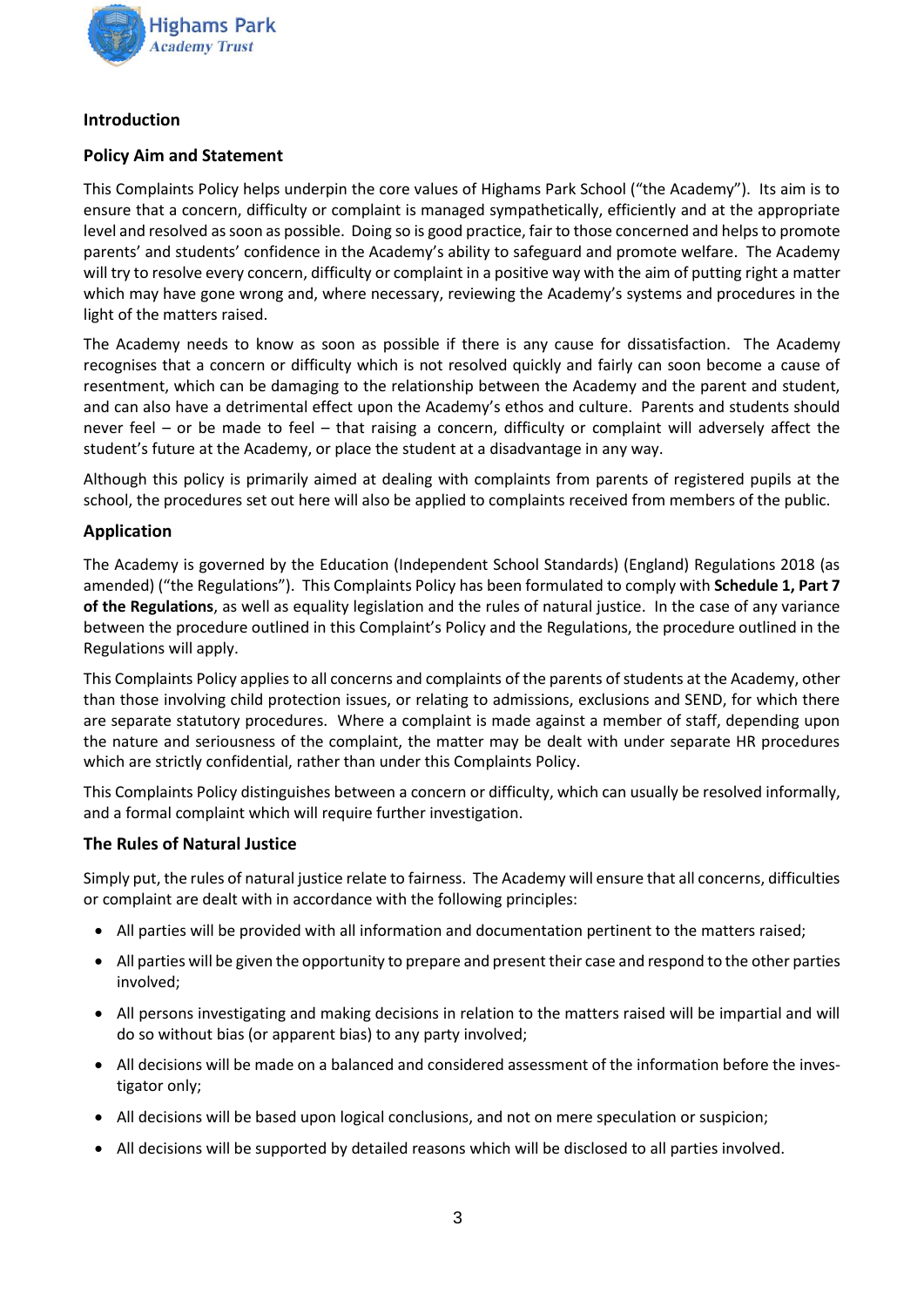

#### **Equality Act 2010**

The Academy will deal with concerns, difficulties and complaints in accordance with its duty under the Equality Act 2010 to have due regard to the need to:

- Eliminate discrimination, harassment, victimisation and other conduct prohibited by the Equality Act 2010;
- Advance equality of opportunity between those who share a relevant protected characteristic and those who do not, by having regard to the need to:
	- o remove or minimise disadvantages connected to a relevant protected characteristic; and
	- o take steps to meet the different needs of those sharing a relevant protected characteristic; and
	- $\circ$  encourage those who share a relevant protected characteristic to participate in school life and activities in which participation is disproportionately low;
- Foster good relations between those who share a relevant protected characteristic and those who do not, by having regard to the need to:
	- o tackle prejudice; and
	- o promote understanding;

"Relevant protected characteristics" includes sex, race, disability, religion or belief, sexual orientation, gender reassignment, pregnancy and maternity and (in the case of persons who are not students) marriage and civil partnership, and age.

In addition, the Academy will comply with its duty to make the following reasonable adjustments for persons with a disability:

- Where a provision, criterion or practice places a disabled person at a substantial disadvantage compared to person who is not disabled, reasonable steps must be taken to avoid that disadvantage;
- Where a disabled person would, but for the provision of an auxiliary aid, be placed at a substantial disadvantage compared with a person who is not disabled, reasonable steps must be taken to provide the auxiliary aid.

An auxiliary aid can be a piece of equipment or a service.

If a Complainant or other person involved in the complaint's procedure requires an interpreter, a signer or any other assistance at meetings or at a Complaint Panel Hearing, they should let the Academy know immediately.

#### **Terms Used**

For the purpose of this Complaints Policy, a "parent" includes the natural or adoptive parent of a student, irrespective of whether they are or ever have been married, whether they are separated or divorced, whether the student lives with them, whether the father has parental responsibility for the student or whether they have contact with the student.

A "parent" will also include a non-parent who has parental responsibility for a student, an adult non-parent with whom the student lives, and an adult who is involved in the day-to-day care of the student (for example, collecting or dropping off the student from school).

Any reference to a "student" will also include a prospective or former student of the Academy.

A person making a complaint will be referred to as a "Complainant" throughout this Complaints Policy.

# **Procedure**

The Academy's complaints procedure consists of four stages:

- Stage 1 Concerns and difficulties, dealt with informally;
- Stage 2 Complaints formally investigated by the Principal (or designate);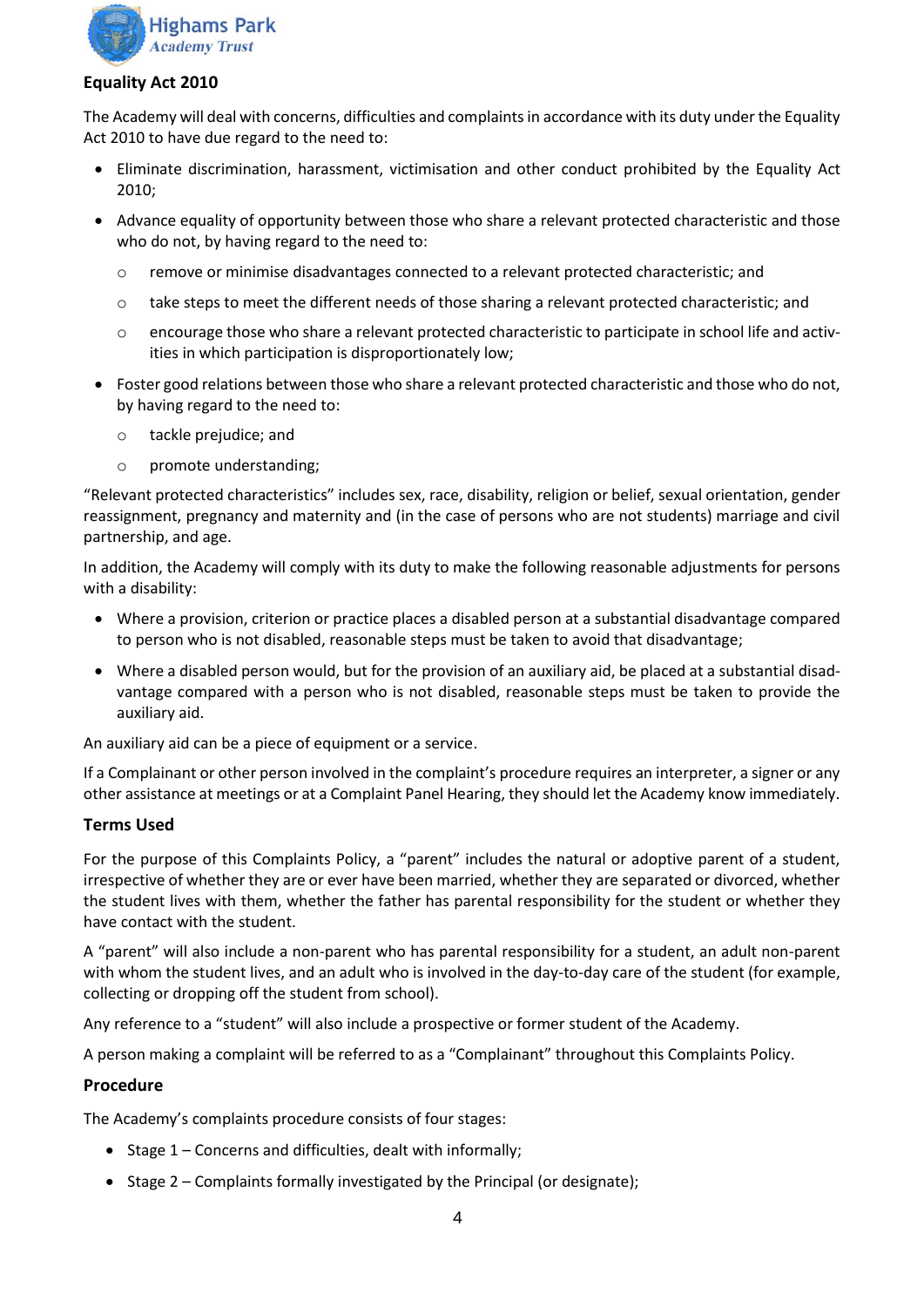

• Stage 3 – Complaint Panel Hearing

#### <span id="page-4-0"></span>**Who can make a complaint?**

This complaints procedure is not limited to parents or carers of children that are registered at the school. Any person, including members of the public, may make a complaint to The Academy about any provision of facilities or services that we provide. Unless complaints are dealt with under separate statutory procedures (such as appeals relating to exclusions or admissions), we will use this complaints procedure.

#### <span id="page-4-1"></span>**The difference between a concern and a complaint**

A concern may be defined as 'an expression of worry or doubt over an issue considered to be important for which reassurances are sought'.

A complaint may be defined as 'an expression of dissatisfaction however made, about actions taken or a lack of action'.

It is in everyone's interest that concerns and complaints are resolved at the earliest possible stage. Many issues can be resolved informally, without the need to use the formal stages of the complaint's procedure. The Academy takes concerns seriously and will make every effort to resolve the matter as quickly as possible.

If you have difficulty discussing a concern with a particular member of staff, we will respect your views. In these cases, the Principal will refer you to another staff member. Similarly, if the member of staff directly involved feels unable to deal with a concern the Principal will refer you to another staff member. The member of staff may be more senior but does not have to be. The ability to consider the concern objectively and impartially is more important.

We understand however, that there are occasions when people would like to raise their concerns formally. In this case, The Academy will attempt to resolve the issue internally, through the stages outlined within this complaint's procedure.

#### <span id="page-4-2"></span>**How to raise a concern or make a complaint**

A concern or complaint can be made in person, in writing or by telephone. They may also be made by a third party acting on behalf on a complainant, as long as they have appropriate consent to do so.

Complaints against school staff (except the Principal) should be made in the first instance, to the Principal via the school office. Please mark them as Private and Confidential.

Complaints that involve or are about the Principal should be addressed to the Chair of Trustees), via the school office. Please mark them as Private and Confidential.

Complaints about the Chair of Trustees, any individual Trustee or the whole Trustee Board should be addressed to the Company Secretary via the school office. Please mark them as Private and Confidential.

For ease of use, a template complaint form is included at the end of this procedure. If you require help in completing the form, please contact the school office. You can also ask a third-party organisation for example like the Citizens Advice to help you.

In accordance with equality law, we will consider making reasonable adjustments if required, to enable complainants to access and complete this complaints procedure. For instance, providing information in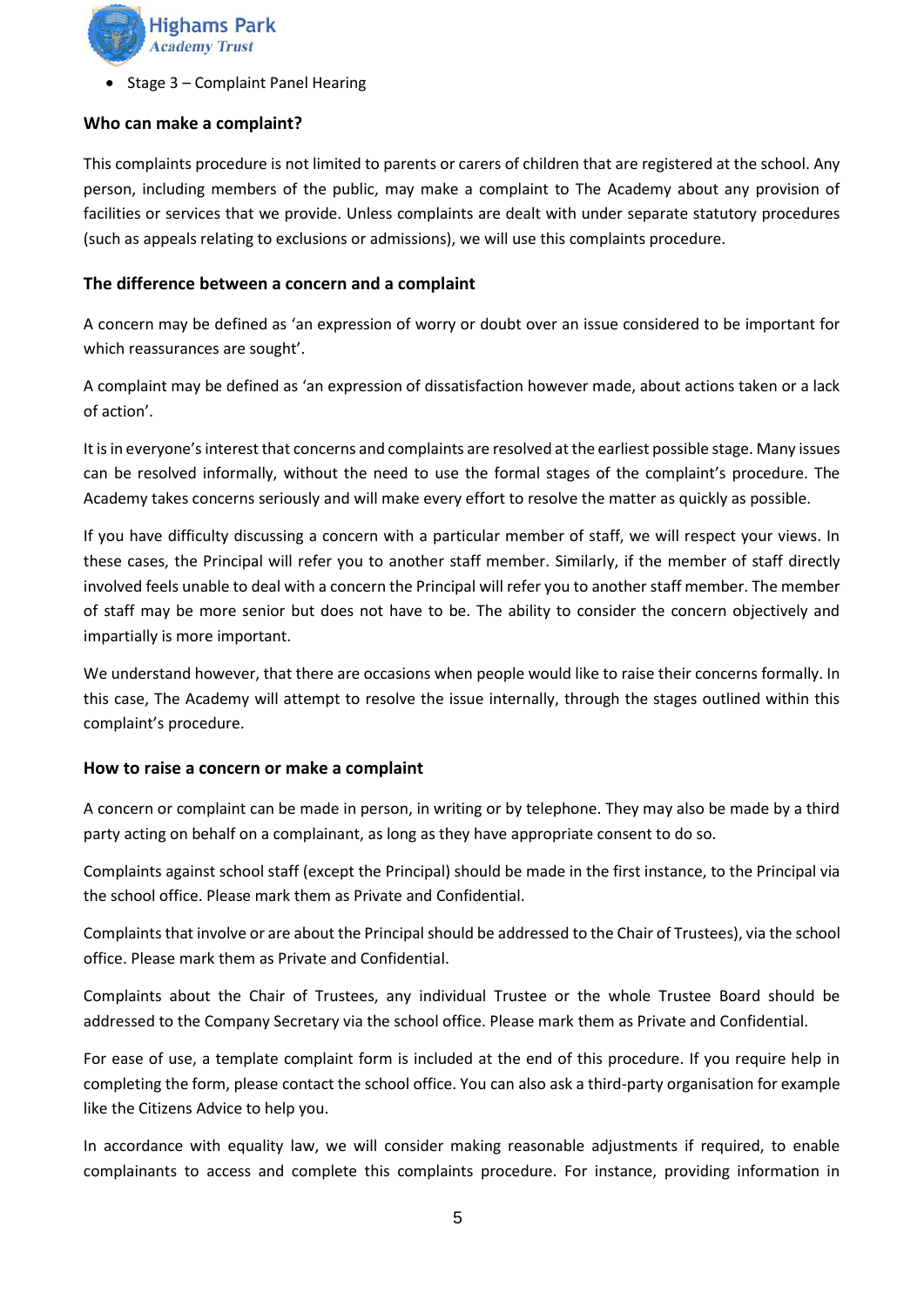

alternative formats, assisting complainants in raising a formal complaint or holding meetings in accessible locations.

# <span id="page-5-0"></span>**Time scales**

You must raise the complaint within three months of the incident or, where a series of associated incidents have occurred, within three months of the last of these incidents. We will consider complaints made outside of this time frame if exceptional circumstances apply.

# <span id="page-5-1"></span>**Complaints received outside of term time**

We will consider complaints made outside of term time to have been received on the first school day after the holiday period.

# <span id="page-5-2"></span>**Time Limits**

The Academy aims to resolve concerns, difficulties and complaints in a timely manner. Time limits for each stage of the procedure are set out under each individual stage. For the purposes of this Complaints Policy, a "school day" is defined as a weekday during term time, when the Academy is open to children. The definition of "school day" excludes weekends, Academy holidays, bank holidays and staff training days. For the avoidance of doubt, term dates are published on the Academy's website, and information about term dates is made available to parents and student periodically.

Although every effort will be made by the Academy to comply with the time limits specified under each stage of the procedure, it may not always be possible to do so, for example due to the complexity or number of matters raised, or due to the unavailability of the Complainant to attend a meeting, if offered. In all cases, **where a time limit cannot be complied with, the Academy will write to the Complainant within the specified time limit, setting out the reasons why the time limit cannot be complied with, and confirming the new time limit which will apply.**

# <span id="page-5-3"></span>**Scope of this complaint's procedure**

This procedure covers all complaints about any provision of community facilities or services by the Academy other than complaints that are dealt with under other statutory procedures, including those listed below.

| <b>Exceptions</b>                              | Who to contact                                                  |
|------------------------------------------------|-----------------------------------------------------------------|
| Admissions to schools                          | Concerns about admissions should be handled through a           |
|                                                | separate process – either through the appeals process or via    |
|                                                | the local authority.                                            |
| Matters likely to require a Child<br>$\bullet$ | Complaints about child protection matters are handled under     |
| Protection Investigation                       | our child protection and safeguarding policy and in accordance  |
|                                                | with relevant statutory guidance.                               |
|                                                | If you have serious concerns, you may wish to contact the local |
|                                                | designated officer (LADO) who<br>authority<br>has<br>local      |
|                                                | responsibility for safeguarding Duty Line 020 8496 3646         |
|                                                | (lado@walthamforest.gov.uk) or<br>Multi-Agency<br>the           |
|                                                | Safeguarding Hub (MASH) on 020 8496 2310.                       |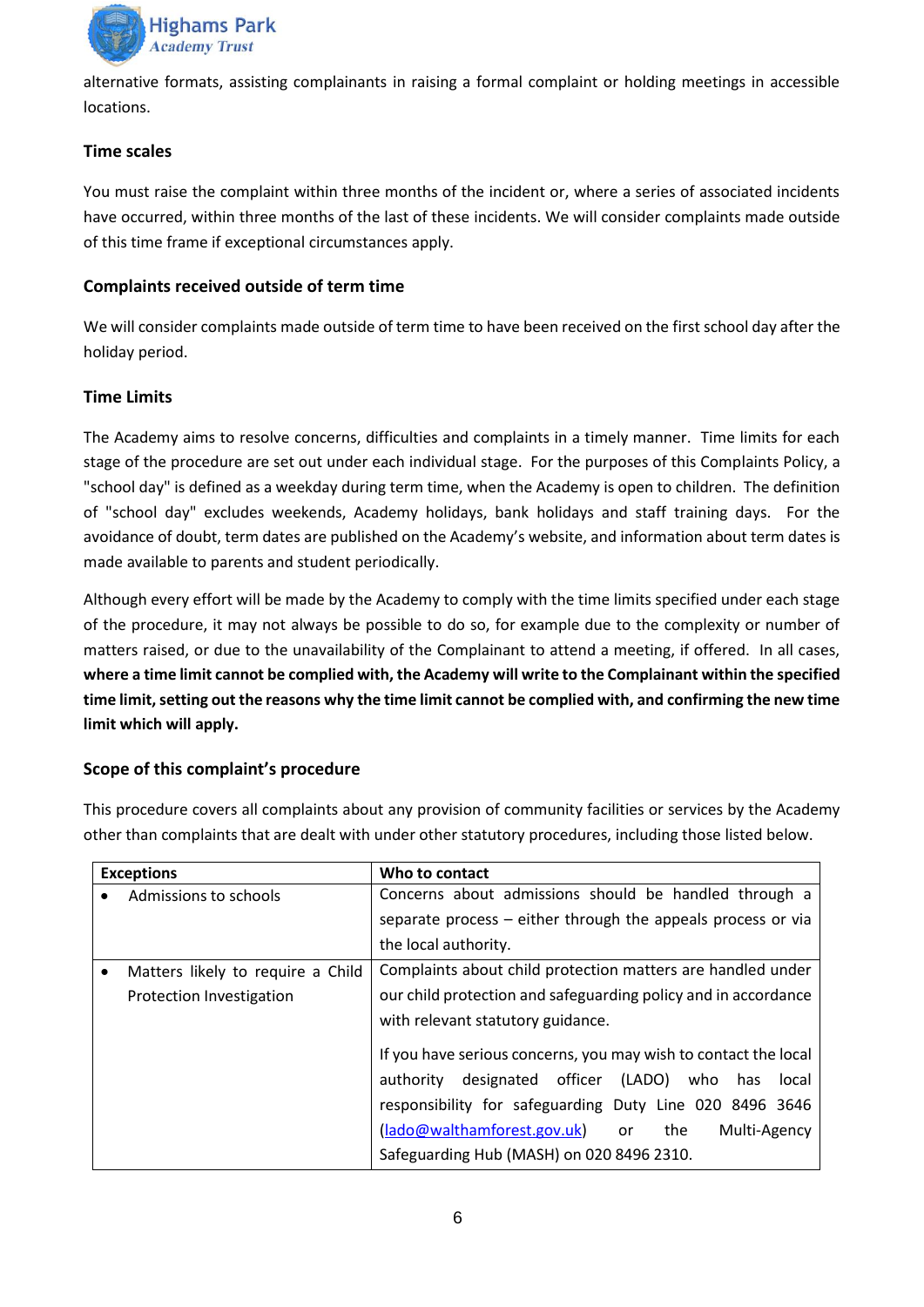

| Exclusion of children from school* | Further information about raising concerns about exclusion<br>found<br>www.gov.uk/school-discipline-<br>be<br>at:<br>can<br>exclusions/exclusions.<br>*complaints about the application of the behaviour policy can<br>be made through the school's complaints procedure.<br>http://highamsparkschool.co.uk/index.php/our-school/hp-<br>policies/policies-1/1-behaviour-policy/file                                                                                                                                                                                                                                                                                                    |
|------------------------------------|----------------------------------------------------------------------------------------------------------------------------------------------------------------------------------------------------------------------------------------------------------------------------------------------------------------------------------------------------------------------------------------------------------------------------------------------------------------------------------------------------------------------------------------------------------------------------------------------------------------------------------------------------------------------------------------|
| Whistleblowing                     | We have an internal whistleblowing procedure for all our<br>employees, including temporary staff and contractors.<br>The Secretary of State for Education is the prescribed person<br>for matters relating to education for whistle-blowers in<br>education who do not want to raise matters direct with their<br>Referrals<br>employer.<br>made<br>be<br>at:<br>can<br>www.education.gov.uk/contactus.<br>Volunteer staff who have concerns about our school should<br>complain through the school's complaints procedure. You may<br>also be able to complain direct to the LA or the Department for<br>Education (see link above), depending on the substance of your<br>complaint. |
| Staff grievances                   | Complaints from staff will be dealt with under the school's<br>internal grievance procedures.                                                                                                                                                                                                                                                                                                                                                                                                                                                                                                                                                                                          |
| Staff conduct                      | Complaints about staff will be dealt with under the school's<br>internal disciplinary procedures, if appropriate.<br>Complainants will not be informed of any disciplinary action<br>taken against a staff member as a result of a complaint.<br>However, the complainant will be notified that the matter is<br>being addressed.                                                                                                                                                                                                                                                                                                                                                      |

If other bodies are investigating aspects of the complaint, for example the police, local authority (LA) safeguarding teams or Tribunals, this may impact on our ability to adhere to the timescales within this procedure or result in the procedure being suspended until those public bodies have completed their investigations. If this happens, we will inform you of a proposed new timescale.

If a complainant commences legal action against the Academy in relation to their complaint, we will consider whether to suspend the complaints procedure until those legal proceedings have concluded.

# <span id="page-6-0"></span>**Resolution Principals**

It is in everyone's interest that concerns, difficulties and complaints are resolved to the satisfaction of all parties at the earliest possible stage. The way in which the concern, difficulty or complaint is dealt with after the matter is first raised by the Complainant can be crucial in determining whether the complaint will escalate. To that end, members of staff will be periodically made aware of the procedure in this Complaints Policy, so that they will know what to do when a concern or difficulty is raised with them.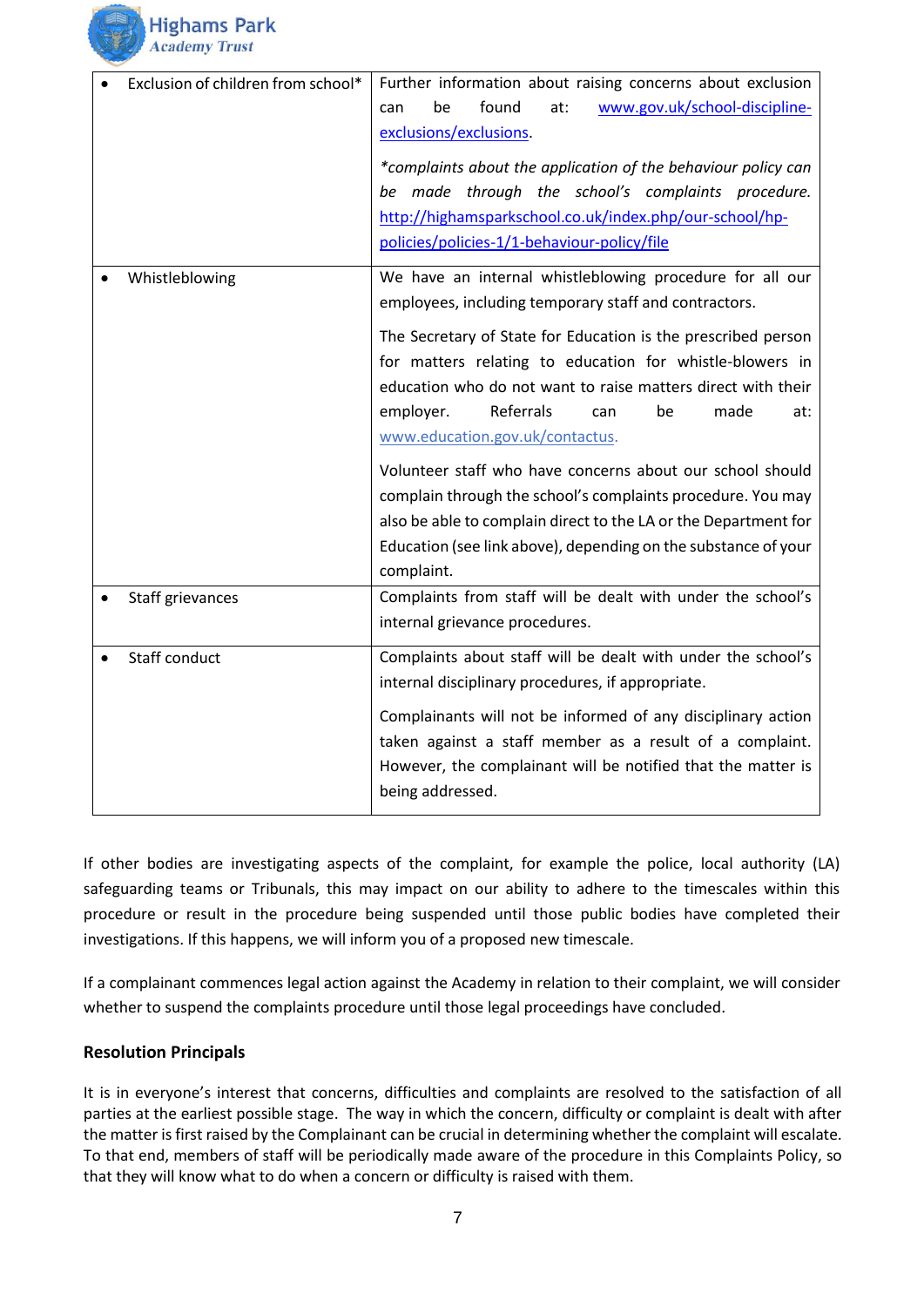

At each stage of the complaint's procedure, the investigator will consider how the complaint may be resolved. In considering how a complaint may be resolved, the investigator will give due regard to the seriousness of the complaint. It **may** be appropriate in order to bring the complaint to a resolution for the investigator to offer

- an explanation
- an admission that the situation could have been handled differently or better
- an assurance that we will try to ensure the event complained of will not recur
- an explanation of the steps that have been or will be taken to help ensure that it will not happen again and an indication of the timescales within which any changes will be made
- an undertaking to review school policies in light of the complaint
- an apology.

None of the above will constitute an admission of negligence or an acceptance of liability on behalf of the Academy.

#### <span id="page-7-0"></span>**Outcome Principles**

Examples of outcomes include:

- There was insufficient evidence to reach a conclusion, so the complaint cannot be upheld;
- The investigation did not substantiate the matters raised, so the complaint cannot be upheld;
- The complaint was substantiated in part or full. A description should be given of the remedial action being taken by the Academy as a consequence of the complaint. **Details of any disciplinary action or sanctions to be taken against a member of staff are strictly confidential and cannot be disclosed.**
- The matter has been fully investigated and, as a consequence, further confidential procedures are being pursued. **Details of any disciplinary action or sanctions to be taken against a member of staff are strictly confidential and cannot be disclosed.**

#### <span id="page-7-1"></span>**Retention of Records**

A full written record will be maintained centrally at the Academy of all formal complaints, whether they are resolved informally under Stage 1, or dealt with formally under Stages 2 to 4. However, it is recognised that in reality, most concerns, difficulties and minor complaints resolved informally under stage 1 may not always warrant a written record.

Written records will be kept of all formal complaints that are dealt with under stages 2 to 4. Written records of formal complaints resolved informally under stage 1, where they exist, should also be kept.

Records of concerns, difficulties or complaints will be destroyed when the student to which they relate reaches the age of their date of birth plus 25 years. This is also the case of a student with a statement of special educational needs, but Waltham Forest LA may keep relevant information for longer.

# <span id="page-7-2"></span>**Confidentiality**

All correspondence, statements and records relating to individual complaints will be kept confidential except where access is requested by the Secretary of State, a school inspector, or under another legal authority.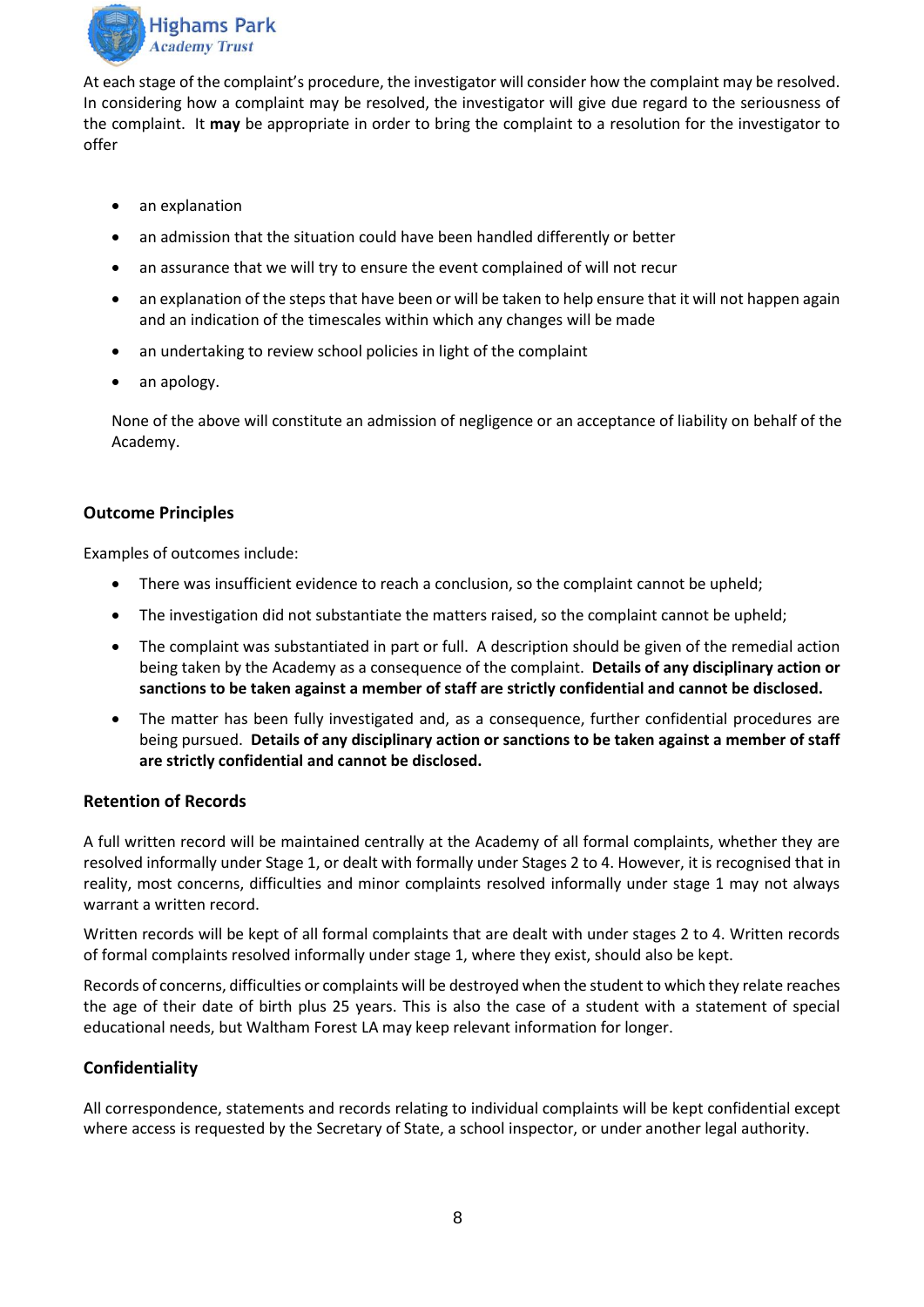

#### <span id="page-8-0"></span>**Publication**

This Complaints Policy has been ratified by the Board of Trustees, and will be reviewed every three years or earlier, if required. It will be published on the Academy's website and provided to parents on request by the Academy's office. A copy of this Complaints Policy will be provided to a Complainant when a concern, difficulty or complaint is first raised.

# <span id="page-8-1"></span>**Vexatious or Repeated Complaints**

There may be occasions when, despite a complaint being considered under all stages in this Complaints Policy, the Complainant persists in making the same complaint to the Academy. There may also be occasions when a Complainant raises unreasonable persistent complaints or raises complaints about matters which do not affect them. There may also be occasions when a complaint is made about a matter which is clearly so trivial that it would be a waste of the Highams Park School's resources to deal with it under the formal stages of the procedure. If this is the case, the procedure the school will follow can be found in the Policy and Dealing with Vexatious Complaints.

# <span id="page-8-2"></span>**Complaint Campaigns**

If the school becomes the focus of a campaign and receive large volumes of complaints all based on the same subject or from complainants unconnected to the school, then the school will;

- Send a template response to all complainants and/or
- Publish a single response on the school's website

# <span id="page-8-3"></span>**Anonymous complaints**

We will not normally investigate anonymous complaints. However, the Principal or Chair of Trustees, if appropriate, will determine whether the complaint warrants an investigation.

# <span id="page-8-4"></span>**Withdrawal of a complaint**

If a complainant wants to withdraw their complaint, we will ask them to confirm this in writing.

# <span id="page-8-5"></span>**Stage 1: Concerns and Difficulties**

#### **1. Concerns:**

The Academy expects that most concerns and difficulties or a minor complaint, where a parent seeks intervention, reconsideration or some other action to be taken, can be resolved informally. Examples might include dissatisfaction about some aspect of teaching or pastoral care, allocation of privileges or responsibilities, a timetable clash, an issue with the Academy's systems or equipment, or a billing error.

#### **2. Notification:**

The concern or difficulty should be raised as follows:

- **Education issues**  if the matter relates to the classroom, the curriculum or special educational needs, the Complainant should speak to the Subject Teacher, Form Tutor, Head of Year, Head of Department, Special Educational Needs Co-ordinator (SENCO), appropriate Vice Principal or appropriate Deputy Principal, generally in the order shown but as appropriate.
- **Pastoral care**  for concerns relating to matters outside the classroom, the Complainant should speak to the Form Tutor, Head of Year, appropriate Vice Principal, or appropriate Deputy Principal generally in the order shown but as appropriate.
- **Disciplinary matters**  a problem over any disciplinary action taken or a sanction imposed should be raised with the member of staff who imposed it in the first instance. If not resolved, the Complainant should speak to the relevant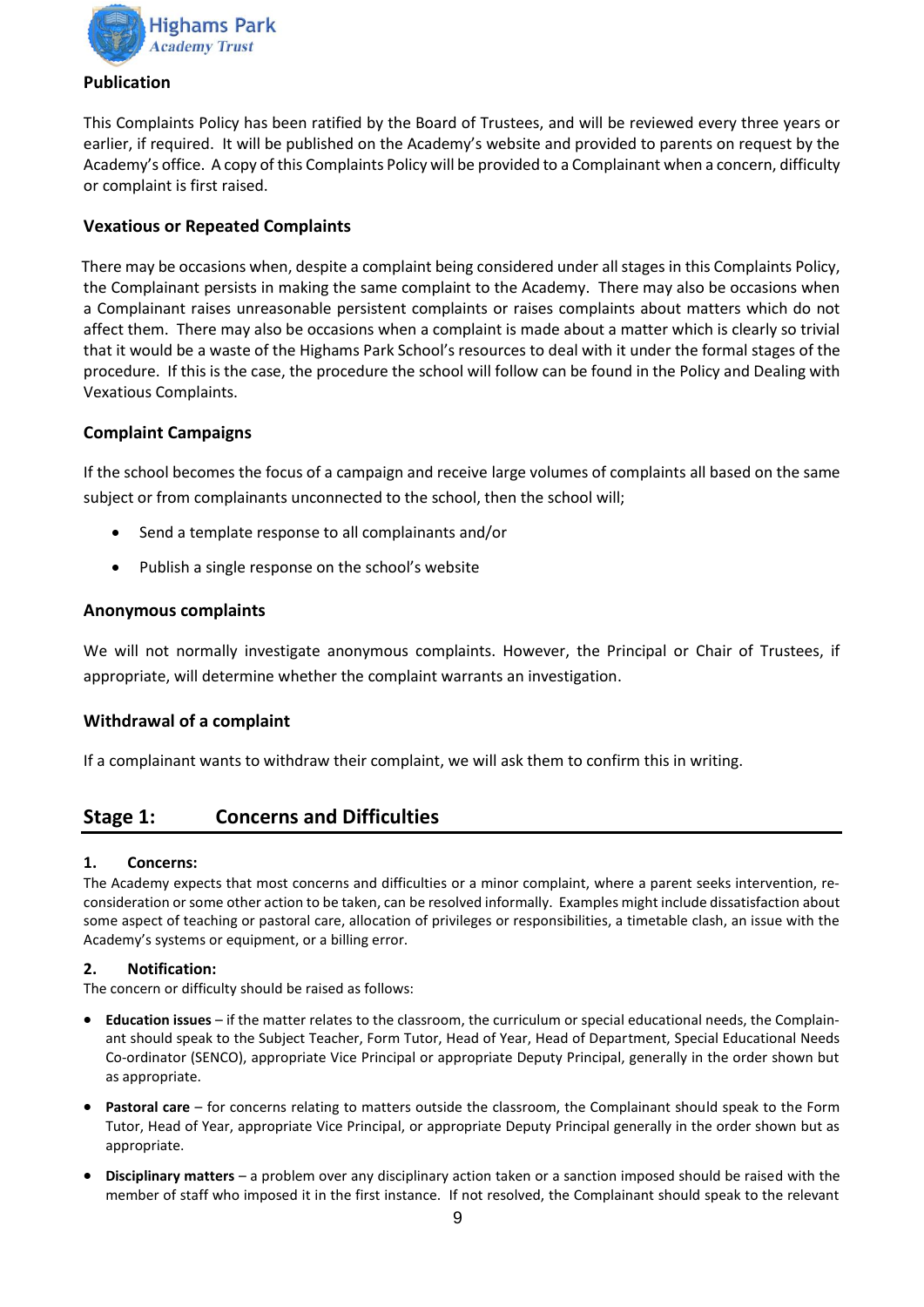

Head of Department, Head of Year, Vice Principal or Deputy Principal.

- **Financial and administrative matters**  a query relating to fees, extras or other administrative matters should be raised by the Complainant with the Chief Finance Officer.
- **An issue with a specific member of staff** often, the best way to resolve an issue with a specific member of staff is to raise it with that member of staff directly, so that they are given the opportunity to address and resolve the concern or difficulty before it becomes a formal complaint. If the Complainant feels uncomfortable doing this, however, the issue should be raised with the appropriate Head of Department, Head of Year, Vice Principal or Deputy Principal generally in the order shown but as appropriate.

Should a concern or difficulty be raised with a member of staff who feels that they are not the best person to be dealing with it, they will refer it to the Head of Department, Head of Year, appropriate Vice Principal or appropriate Deputy Principal or other designated member of staff generally in the order shown but as appropriate.

If a concern or difficulty is raised with a member of staff who feels that it raises serious issues which should be dealt with as a formal complaint immediately, the member of staff will tell the Complainant that they should put their complaint in writing to the Principal under Stage 2 of this Complaints Policy. If the Complainant would prefer to complete a form instead of writing a letter, the Complainant can complete the Complaint Form contained in Appendix 1 of this Complaints Policy to submit their complaint formally. Under the Equality Act 2010, where a complainant has a different communication preference due to; disability, learning difficulties or difficulties using English alternative contacts of communication such as in person, by telephone or via a third party acting for the complainant may be used. Written consent from the complainant will be obtained before disclosing any information to a third party. Written consent from the complainant will be obtained before disclosing information to a third party.

#### **3. Unresolved Concerns and Difficulties**

The Academy will aim to resolve a concern or difficulty within **fifteen school days** of the date that it was raised. Where a concern or difficulty has not been resolved by informal means within this time limit from the date that it was raised, the complainant can submit the matters raised as a formal complaint under Stage 2 of this Complaints Policy.

# <span id="page-9-0"></span>**Stage 2: Formal Complaint**

#### **4. Notification**

A concern or difficulty raised under Stage 1 of this Complaints Policy which remains unresolved after **fifteen school days**, or a serious matter which requires formal investigation from the outset, should be set out in writing and sent to the Principal at the Academy. Should a formal written complaint be received by another member of the Academy's staff, they will immediately be passed on to the Principal.

The Complainant should clearly set out the matters in dispute, the relevant dates, the full names of the persons involved and what the Complainant believes the Academy should do to resolve the complaint. Any documentation relied upon by the Complainant should be attached to the formal complaint.

#### **5. Acknowledgement**

The formal complaint will be acknowledged in writing within **five school days** of receipt. The acknowledgement letter will confirm the date that the formal complaint was received, the action to be taken and the specified time limit.

#### **6. Investigation**

The Principal will be provided with the records of the Stage 1 informal procedure (if applicable) within **five school days**  of receipt of the formal complaint, and will then proceed to investigate the complaint. This will involve obtaining and considering all documentation held by the Academy which is relevant to the complaint. If further information is required from the Complainant, this may be requested from them over the telephone or in writing.

The Principal will speak to the persons who were involved in the matters raised by the Complainant. Where necessary, students will only be spoken to with an independent member of staff present to support them. Where there is an issue about the conduct of a member of staff, that member of staff will be offered the option of having another member of staff present. Other members of staff will be spoken to alone. A written record of the conversation will be made, and the student/pupil or member of staff spoken to will be asked to read, sign and date the written record to confirm that it is accurate. In the case of student/pupil, the accompanying independent member of staff will also be asked to sign and date the record of the conversation.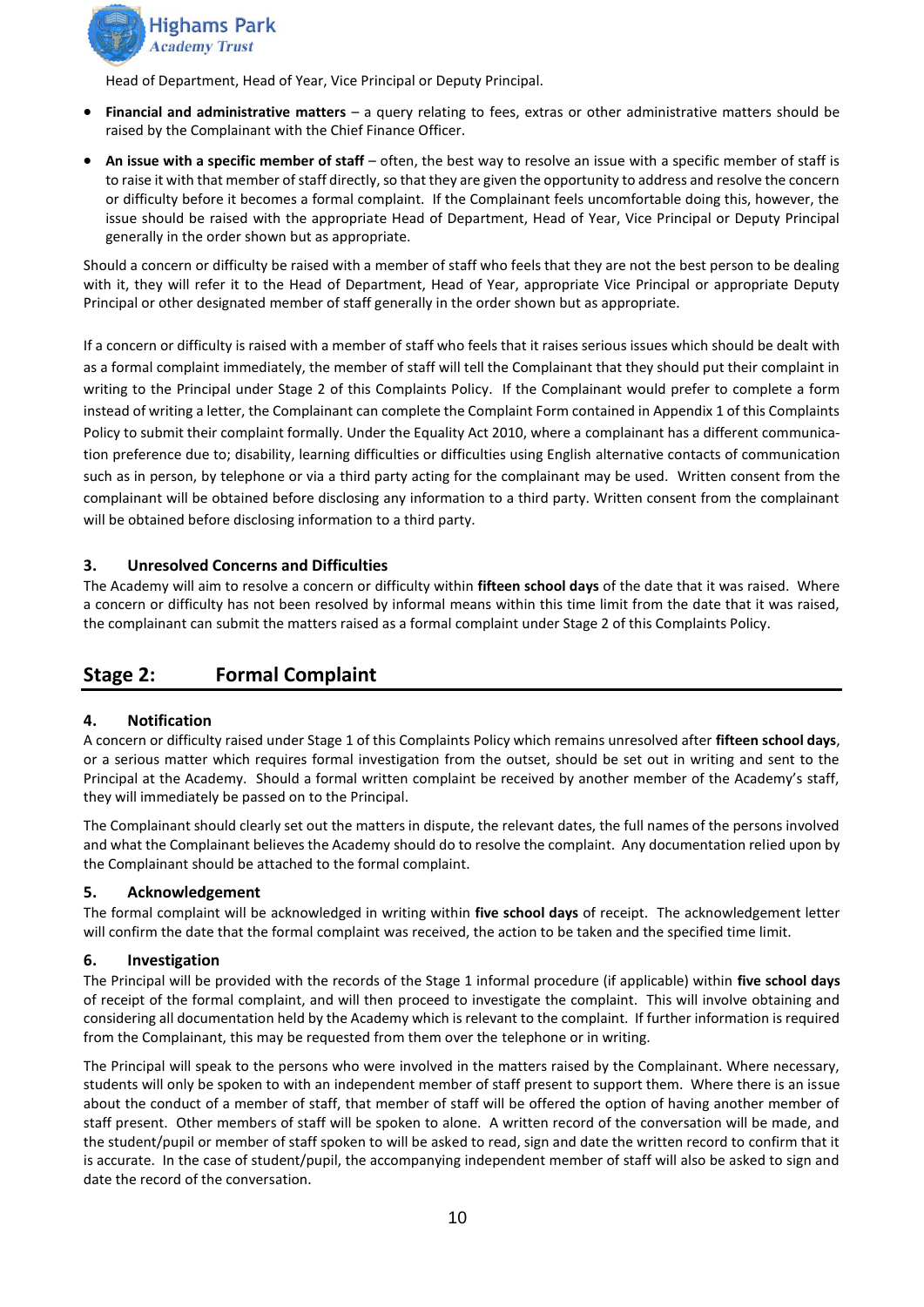

If the Principal deems it to be appropriate in relation to the matters raised, the Complainant will be offered a meeting to discuss the issues raised. This may take place at the beginning of the investigation to clarify any matters which are unclear, or after the investigation has taken place with the aim of reaching an amicable resolution.

#### **7. Outcome**

The Principal will write to the Complainant confirming the outcome of the investigation within **twenty school days** from the date that the complaint was received. The letter will set out the individual matters raised by the Complainant, the findings made by the Principal during the course of the investigation, and the conclusion reached.

The letter will inform the Complainant that, if they are unsatisfied with the outcome of the Stage 2 investigation, they should write to the Company Secretary within **five school days** of receipt of the letter asking for their complaint and the Stage 2 investigation to be reviewed by the Complaint Panel under Stage 3 of this Complaints Policy.

Where the complaint was received during a school holiday or within twenty days from the end of a term or half term, the Principal will endeavour to expedite the investigation wherever possible.

Any decision made by a school, will be made in line with the principles of administrative law. This means a decision is:

- lawful it complies with education and other law, including human rights and equality law, such as the Human Rights [Act 1998](http://www.legislation.gov.uk/ukpga/1998/42/contents) and the [Equality Act 2010](http://www.legislation.gov.uk/ukpga/2010/15/contents)
- rational
- reasonable
- fair
- proportionate

#### **8. Delegation**

In appropriate cases, the Principal may delegate the complaint to a member of the Senior Leadership Team to deal with in accordance with the procedure outlined above.

If the complaint is about the Principal, or a member of the Board of Trustees (including the Chair or Vice-Chair), a suitably skilled Trustee will be appointed to complete all the actions at Stage 2.

Complaints about the Principal or member of the Board of Trustees must be made to the Company Secretary, via the school office.

If the complaint is:

- jointly about the Chair and Vice Chair or
- the entire Board of Trustees or
- the majority of the Board of Trustees

Stage 2 will be considered by an independent investigator appointed by the Trustee Board. At the conclusion of their investigation, the independent investigator will provide a formal written response.

# <span id="page-10-0"></span>**Stage 3: Panel Hearing**

#### **9. Notification**

If the Complainant is unsatisfied with the outcome of the review under Stage 3 of this Complaints Policy, the Complainant may write to the Company Secretary requesting a Complaint Panel Hearing. The Complainant should write to the Company Secretary within **five school days** of receiving the letter confirming the outcome following Stage 2.

The Complainant should not repeat the matters raised in their original letter or attach documentation already provided, but should clearly set out how and why the Complainant does not accept the findings made under Stages 2.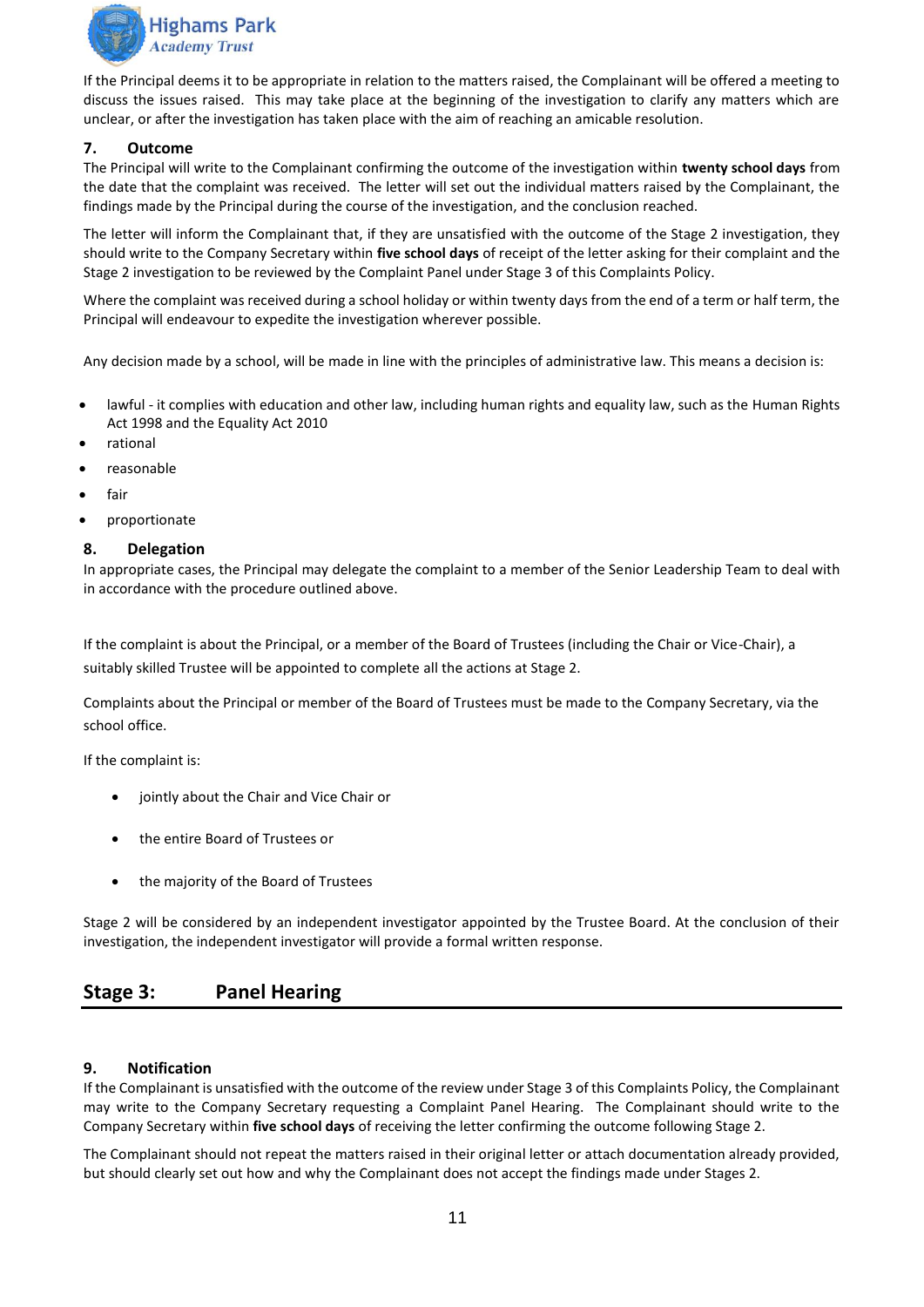

#### **10. The Complaint Panel**

The Complaint Panel will consist of three persons appointed by or on behalf of the Board of Trustees by the Company Secretary. None of the three Complaint Panel members will have been involved in the matters which gave rise to the complaint, have been involved in dealing with the complaint previously or have any detailed prior knowledge of the complaint. Two of the Complaint Panel members may (but do not have to) be Trustees. The third Complaint Panel member will be independent of the management and running of the Academy, i.e. they will not be a member of staff or a Trustee, and will not be linked to the Academy in another way, for example as a parent of a student at the Academy. The independent Complaint Panel member will be the Chair of the Complaint Panel.

The Department for Education has issued guidance in relation to the appointment of the independent Complaint Panel member as follows:

*Whilst we do not wish to be prescriptive about who schools should appoint as an independent person, our general view is that people who have held a position of responsibility and who are used to analysing evidence and putting forward balanced arguments would be suitable. Examples of persons likely to be suitable are serving or retired business people, civil servants, heads or senior members of staff at other schools, people with a legal background and retired members of the police force... Schools will of course have their own views.*

#### **11. Attendance**

The Complainant may attend the Complaint Panel Hearing, and may be accompanied by another person. For the avoidance of doubt, the Complainant's supporter will be present for moral support only and will not play any part in the proceedings, unless invited to do so by the Chair of the Complaint Panel, entirely at his or her discretion and for a good reason. The Complaint Panel Hearing is **not** a legal hearing and it is not appropriate for either the Complainant or the Academy to be legally represented.

The Complaint Panel Hearing will be minuted by the Clerk to the Complaint Panel.

#### **12. Convening the Complaint Panel Hearing**

After selecting the Complaint Panel members, the Company Secretary will write to the Complainant within **five school days** acknowledging receipt of their request and informing them of the names of the Complaint Panel members. If the Complainant objects to any of the named persons being appointed to the Complaint Panel, they should notify the Company Secretary within **three school days** of receipt of the letter**.** Fair consideration will be given to any bona fide objection to a particular member of the Complaint Panel.

The Company Secretary will liaise with the Complaint Panel, the Complainant and the Academy's Representative to agree a mutually convenient date for the Complaint Panel Hearing, which will usually take place within **twenty school days** of receipt of the Complainant's request, unless there are exceptional circumstances.

The Company Secretary will write to the Complainant confirming the date of the Complaint Panel Hearing within **five school days** of the date that the acknowledgement letter was sent (or the date that the new Complaint Panel member was selected, if an objection was received and upheld). If the Complaint Panel Hearing will not take place within **twenty school days** of receipt of the Complainant's request, the letter will set out the exceptional circumstances involved.

#### **13. Documentation**

The Company Secretary will forward a copy of all paperwork relating to the complaint (consisting of the record of the Stage 1 informal procedure (if applicable), the original letter of complaint or Complaint Form, any documentation provided by the Complainant with their complaint, all investigation records under Stage 2 with the letter of outcome and the Complainant's letter requesting a Complaint Panel Hearing and accompanying documents) to the Complainant, the Academy's Representative and the three Complaint Panel members.

The names of individuals other than the Complainant, the Complainant's family, members of the Academy's staff and Trustees, will be redacted and replaced with a letter relevant to that particular individual (for example "Jane Brown" will be replaced with "A" throughout, "John Jones" will be replaced with B throughout) unless they have provided their written consent for their name to be disclosed.

If the Complainant wishes the Complaint Panel to consider any additional information, they should forward this documentation to the Company Secretary to arrive **at least five school days** before the Complaint Panel Hearing, to enable the Company Secretary to forward it to the Academy's Representative and the Complaint Panel members.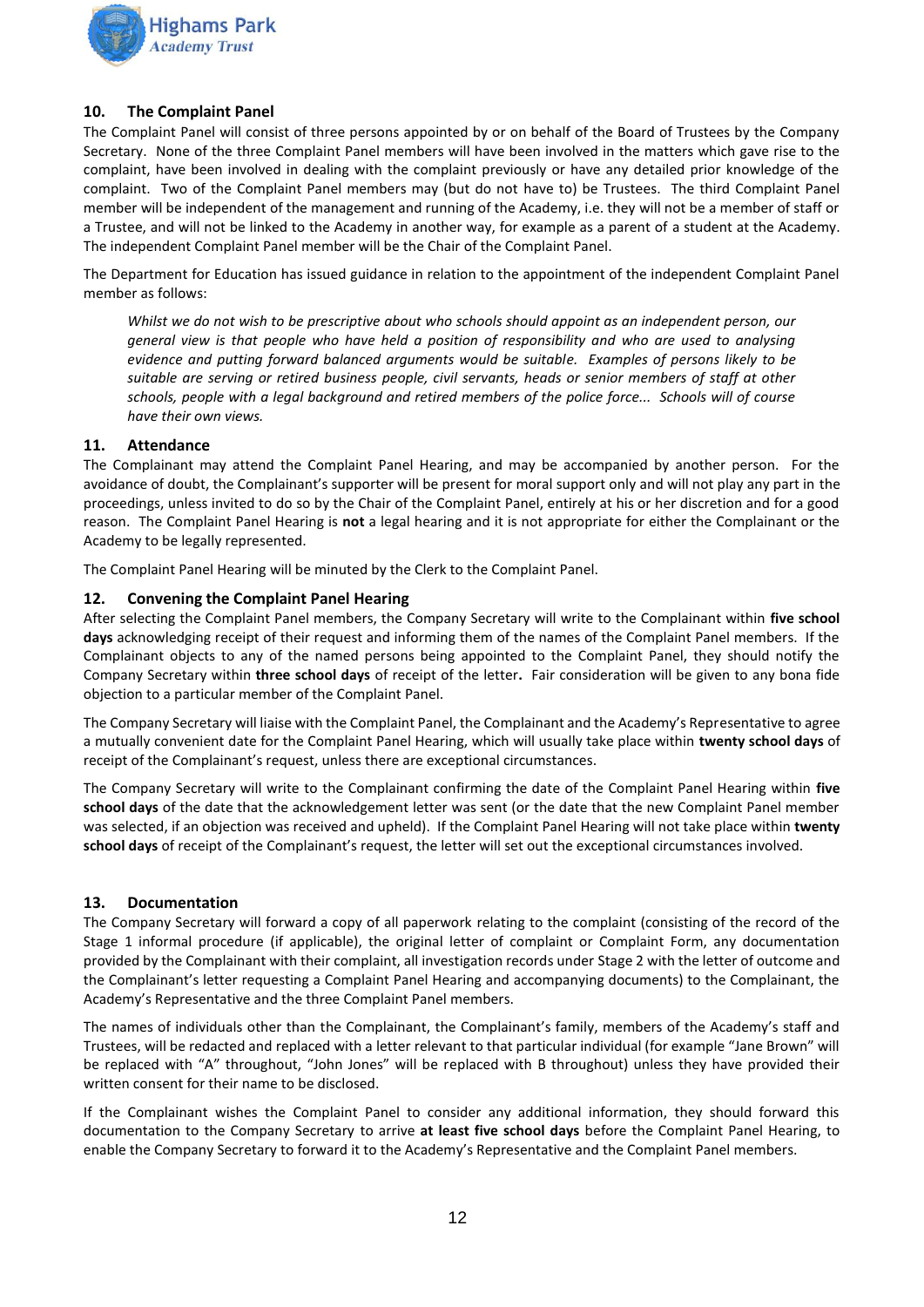

#### **14. Witnesses**

The Chair of the Complaint Panel will decide, at his or her absolute discretion, which witnesses will be permitted to attend the Complaint Panel Hearing to give a verbal statement rather than relying on a written statement or record of meeting which have been signed by the witness.

If the Complainant wishes to rely on the account of a witness, they should ask the witness to write down, sign and date their account and forward it to the Company Secretary **at least five school days** before the Complaint Panel Hearing, to enable the Company Secretary to forward it to the Academy's Representative and the Complaint Panel members.

Witnesses under the age of eighteen other than the Complainant's own family will only be allowed to attend the Complaint Panel Hearing at the discretion of the Chair of the Complaint Panel, and then only if they are accompanied by one of their parents or carers. Any written accounts provided by the Complainant relating to witnesses under the age of eighteen must be signed and dated by the witness **and** one of the witness' parents or carers.

Members of staff of the Academy involved in the matters which gave rise to the complaint will usually have provided a signed written account or have signed a note of a meeting during the previous stages, which will be forwarded to all parties with the other complaint documentation in the usual way. Members of staff will not usually be required to attend the Complaint Panel Hearing to give a verbal statement unless their conduct is in issue or their account is contentious and the rules of natural justice dictate that the Complainant should be allowed to ask that member of staff questions.

#### **15. Procedure at the Complaint Panel Hearing**

The Complaint Panel Hearing will be conducted as follows:

- The Clerk to the Complaint Panel will greet the Complainant, the Complainant's supporter and the Academy's Representative and welcome them into the room where the Complaint Panel has convened (any witnesses will remain outside of the room until they are called in to give their account);
- The Complainant will be invited by the Complaint Panel to give an account of their complaint;
- The Academy's Representative will be invited to ask the Complainant questions, if any;
- The Complaint Panel will ask the Complainant questions, if any;
- At the discretion of the Chair of the Complaint Panel, the Complainant's first witness will be invited into the room to give an account of what they saw or know;
- The Academy's Representative will be invited to ask the Complainant's witness questions, if any;
- The Complaint Panel will ask the Complainant's witness questions, if any;
- The Complainant's witness will be asked to leave the room;
- If the Complainant has any further relevant witnesses, at the discretion of the Chair of the Complaint Panel, they will be invited into the room individually to provide their accounts and be questioned as outlined above;
- The Academy's Representative will be invited by the Complaint Panel to respond to the complaint and make representations on behalf of the Academy;
- The Complainant will be invited to ask the Academy's Representative questions, if any:
- The Complaint Panel will ask the Academy's Representative questions, if any;
- At the discretion of the Chair of the Complaint Panel, the Academy's relevant first witness will be invited into the room to give an account or what they saw or know;
- The Complainant will be invited to ask the Academy's witness questions, if any;
- The Complaint Panel will ask the Academy's witness questions, if any;
- The Academy's witness will be asked to leave the room;
- If the Academy has any further relevant witnesses, at the discretion of the Chair of the Complaint Panel, they will be invited into the room individually to provide their accounts and be questioned, as outlined above;
- The Complainant will be invited by the Complaint Panel to summarise their complaint;
- The Academy's Representative will be invited by the Complaint Panel to summarise their response to the complaint and the Academy's stance;
- The Complaint Panel Hearing will conclude and the Complainant and the Academy's Representative will be asked to leave.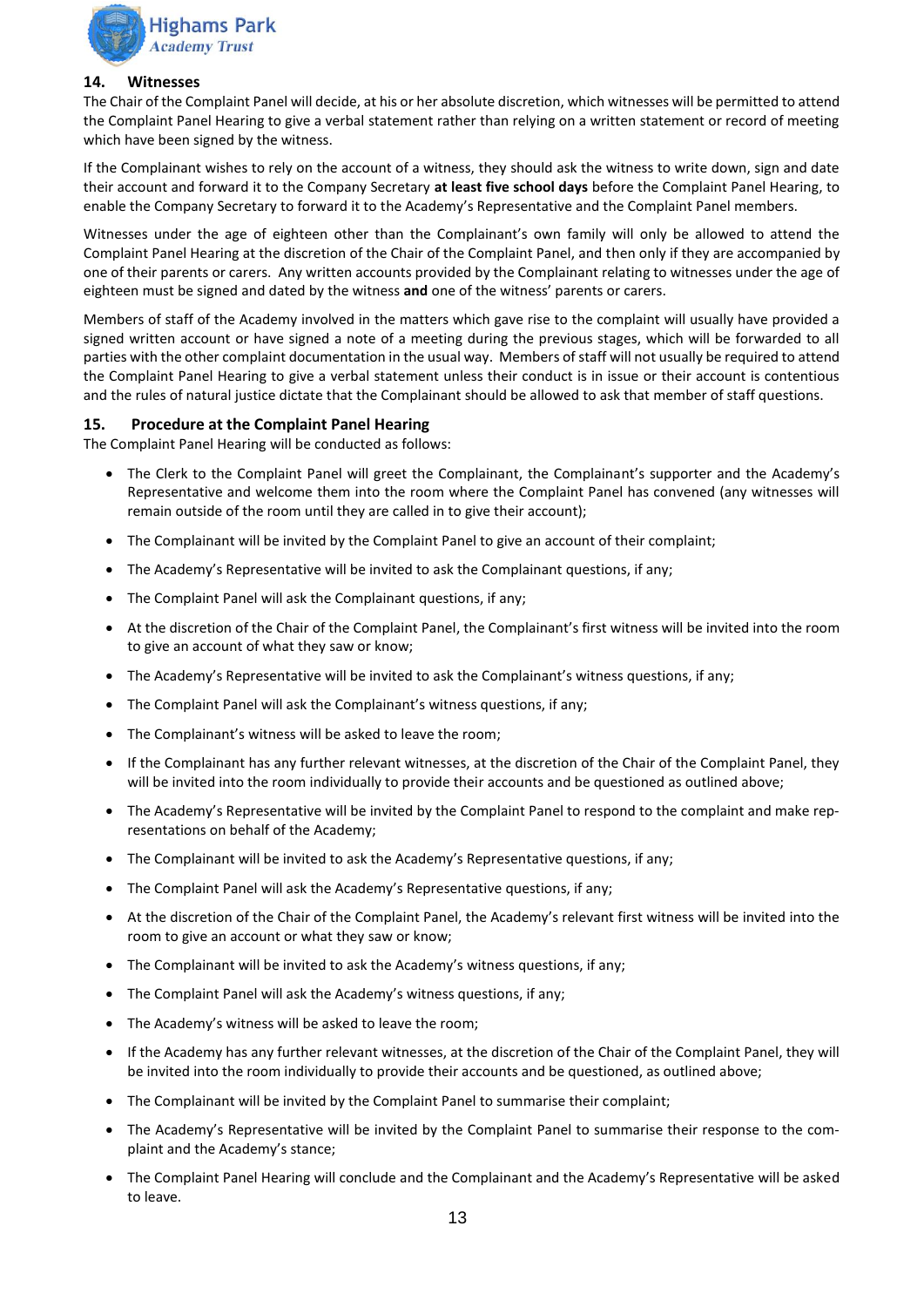

#### **16. The Complaint Panel's Decision**

The Complaint Panel will convene in private, either immediately after the Complaint Panel Hearing or on a subsequent date, and will consider all of the documentation and everything that they have heard at the Complainant Panel Hearing and make:

#### **Findings of Fact**

• The Complaint Panel will decide which facts are established to be true, on a balance of probabilities (i.e. more likely than not). If a fact is not deemed relevant, the Complaint Panel will not consider it further. The Complaint Panel will make a written record of the facts that have been established, those which have not been established and those which are not relevant, with their reasons for making these findings.

#### **Recommendations**

• The Complaint Panel will consider the facts which they have established and will make recommendations based upon them. These recommendations may be aimed at achieving reconciliation between the parties (for example, a written apology), improving procedures or preventing a recurrence in the future. The Complaint Panel will keep a written record of their recommendations, with reasons.

#### **17. Notification of the Complaint Panel's Decision**

The Company Secretary will write within **ten school days** of the Complaint Panel Hearing to the:

- Complainant;
- the Academy's Representative;
- Any person complained about;

The letter will identify each of the issues complained about, summarise how the Complaint Panel Hearing proceeded, and confirm each of the Complaint Panel's findings of fact and recommendations, if any, with reasons. The letter will also confirm that, if the Complainant believes that this Complaints Policy does not comply with the Regulations, or that the Academy has not followed the procedure outlined in this Complaints Policy, the Complainant may refer their complaint to the Education Funding Agency for further consideration.

The Company Secretary will also ensure that a copy of the Complaint Panel's findings and recommendations are made available on the Academy's premises for inspection by the Trust, the Local Board of Trustees and the Principal.

#### **18. Factors for the Complaint Panel to Consider**

- It is important that the Complaint Panel Hearing is independent and impartial, and that it is seen to be so. No person may sit on the Complaint Panel if they have had a prior involvement in the matters which gave rise to the complaint, in dealing with the complaint in the previous stages, or have a prior detailed knowledge of the complaint;
- The aim of the Complaint Panel Hearing, which must be held in private, will always be to resolve the complaint and achieve reconciliation between the Academy and the Complainant. However, it has to be recognised that the Complainant may not be satisfied with the outcome if the Complaint Panel does not find wholly in their favour. It may only be possible to establish the facts and make recommendations which will satisfy the Complainant that his or her complaint has been taken seriously;
- An effective Complaint Panel will acknowledge that many Complainants feel nervous and inhibited in a formal setting. Parents often feel emotional when discussing an issue that affects their child. The Chair of the Complaint Panel will ensure that the Complaint Panel Hearing is as welcoming as possible, while ensuring that it is procedurally fair to all parties. The layout of the room will set the tone and care is needed to ensure the setting is informal and not substantially adversarial;
- Extra care needs to be taken when the Complainant is a child, or there are child witnesses present. Care should be taken to ensure that the child does not feel intimidated. The Complaint Panel should be aware of the views of the child and give them equal consideration to those of the adults present. Where the child's parent is the Complainant, it would be helpful to give the parent the opportunity to suggest which parts of the hearing, if any, the child should attend, with the Chair retaining discretion;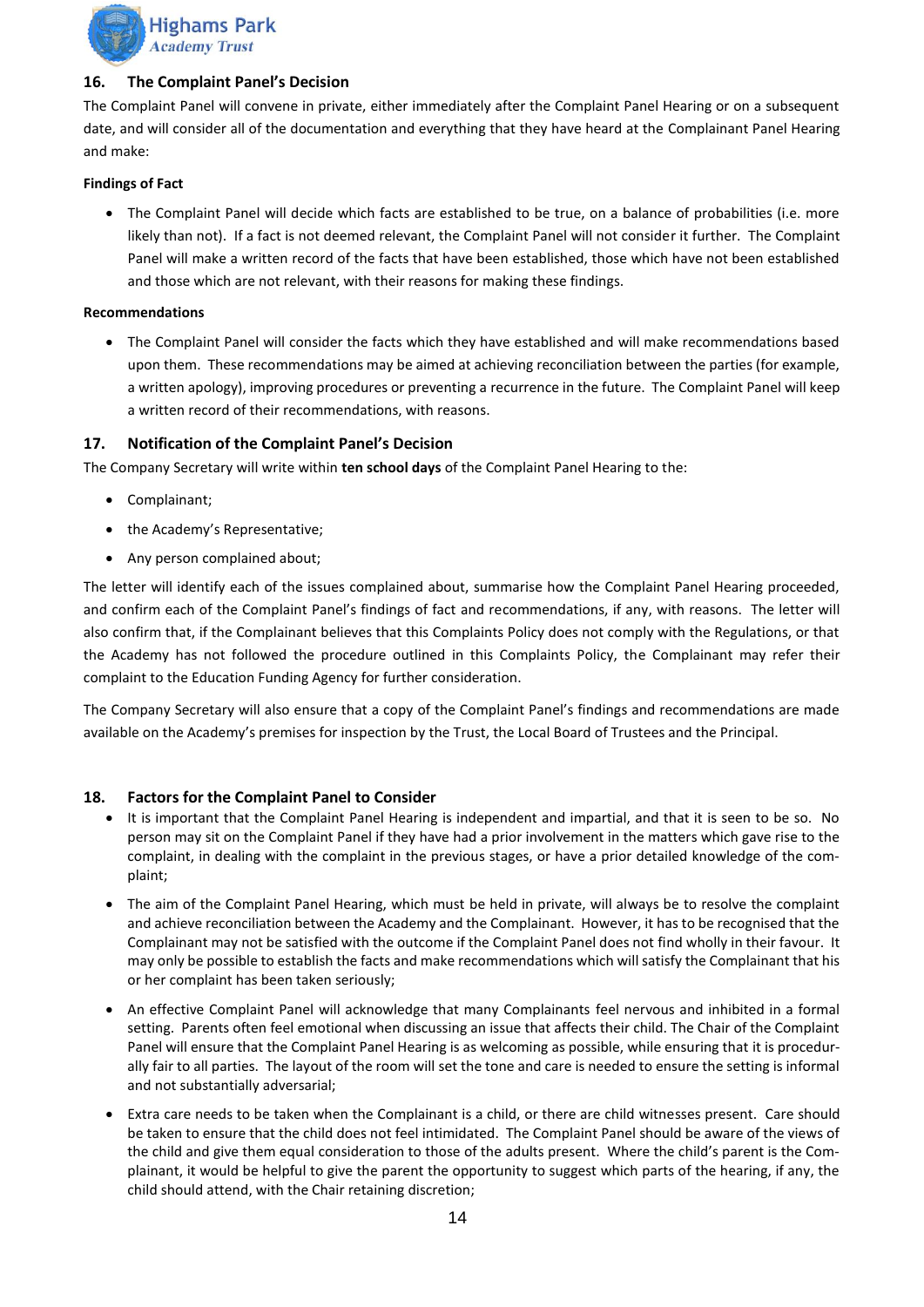

• The Complaint Panel should ensure that they are familiar with the complaint's procedure in advance of the Complaint Panel Hearing.

The Chair of the Complaint Panel will play a key part at the Complaint Panel Hearing, ensuring that:

- The remit of the Complaint Panel is explained to the parties and each party has the opportunity of making representations without undue interruption;
- All of the issues raised in the complaint are addressed;
- Key findings of fact are made, on a balance of probabilities;
- Each party treats the other with respect and courtesy;
- The Complaint Panel is open minded and acts independently of the Academy;
- No member of the Complaint Panel has a vested interest in the outcome of the proceedings;
- Each side is given the opportunity to state their case and ask questions;

All written material is seen by all parties. If a new issue arises during the course of the Complaint Panel Hearing, it would be useful to give all parties the opportunity to consider and comment on it.

# <span id="page-14-0"></span>**Referral to the Education Funding Agency**

Once a complaint has been through all the stages of this Complaints Policy, if the Complainant believes that this Complaints Policy does not comply with the Regulations, or that the Academy has not followed the procedure in this Complaints Policy, the Complainant can refer the complaint to the Education Funding Agency for consideration.

The ESFA will not normally reinvestigate the substance of complaints or overturn any decisions made by the school. They will consider whether The Academy has adhered to education legislation and any statutory policies connected with the complaint and whether they have followed [Part 7 of the Education \(Independent School Standards\) Regulations 2014.](http://www.legislation.gov.uk/uksi/2010/1997/schedule/1/made)

The complainant can refer their complaint to the ESFA online at: [www.education.gov.uk/contactus](http://www.education.gov.uk/contactus), by telephone on: 0370 000 2288 or by writing to:

Academy Complaints and Customer Insight Unit Education and Skills Funding Agency Cheylesmore House 5 Quinton Road Coventry CV1 2WT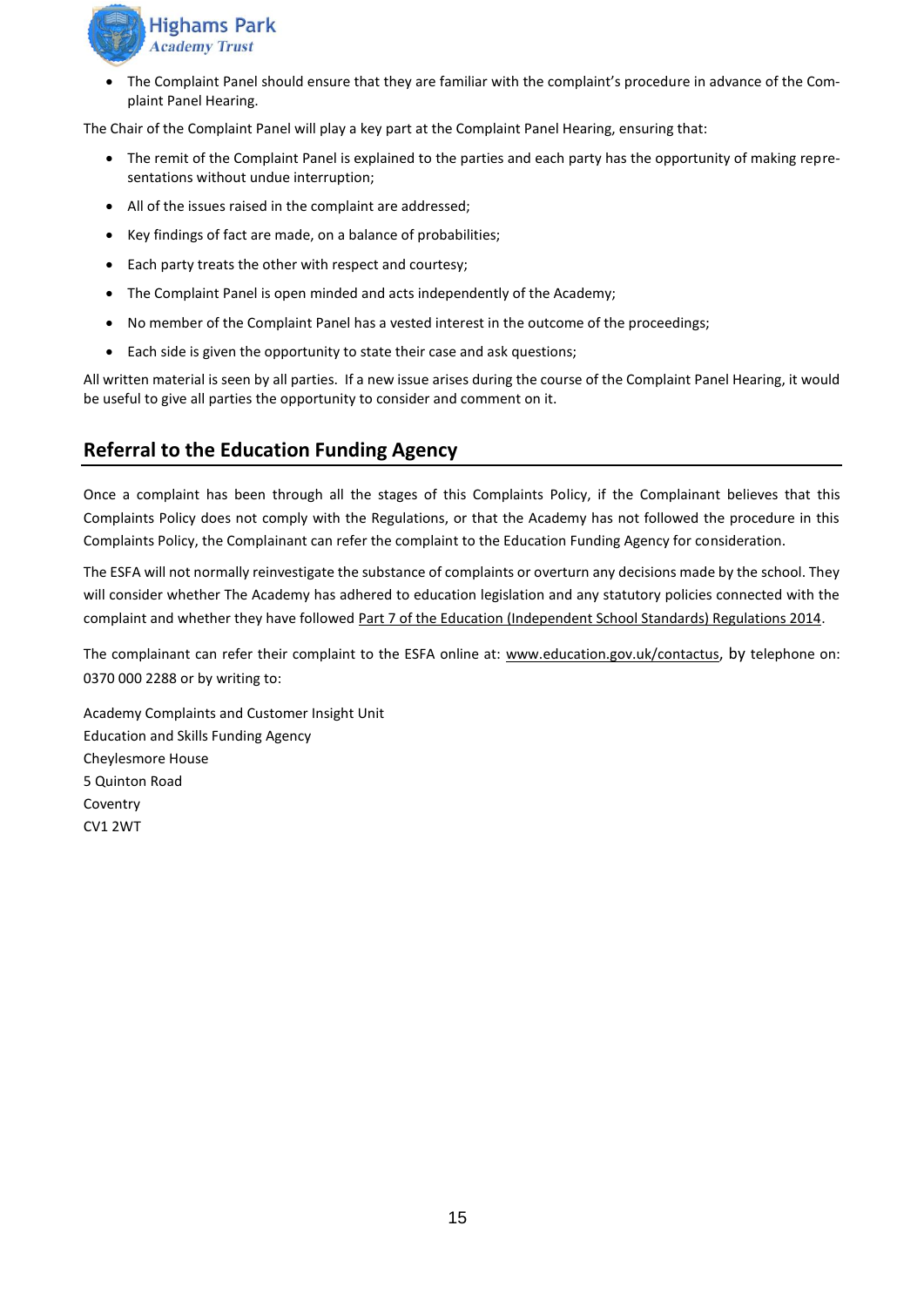

# <span id="page-15-0"></span>**Appendix 1 – Formal Complaint Form**

**Please complete and return to the School who will acknowledge receipt and explain what action will be taken.**

| Your name                                                         |  |
|-------------------------------------------------------------------|--|
| Student's name and Tutor group                                    |  |
| Your relationship to the pupil<br>e.g. mother, father, carer etc. |  |
| Address:                                                          |  |
|                                                                   |  |
|                                                                   |  |
| Postcode:                                                         |  |
| Contact telephone number:                                         |  |
| Please give details of your complaint.                            |  |
|                                                                   |  |
|                                                                   |  |
|                                                                   |  |
|                                                                   |  |
|                                                                   |  |
|                                                                   |  |
|                                                                   |  |
|                                                                   |  |
|                                                                   |  |
|                                                                   |  |
|                                                                   |  |
|                                                                   |  |
|                                                                   |  |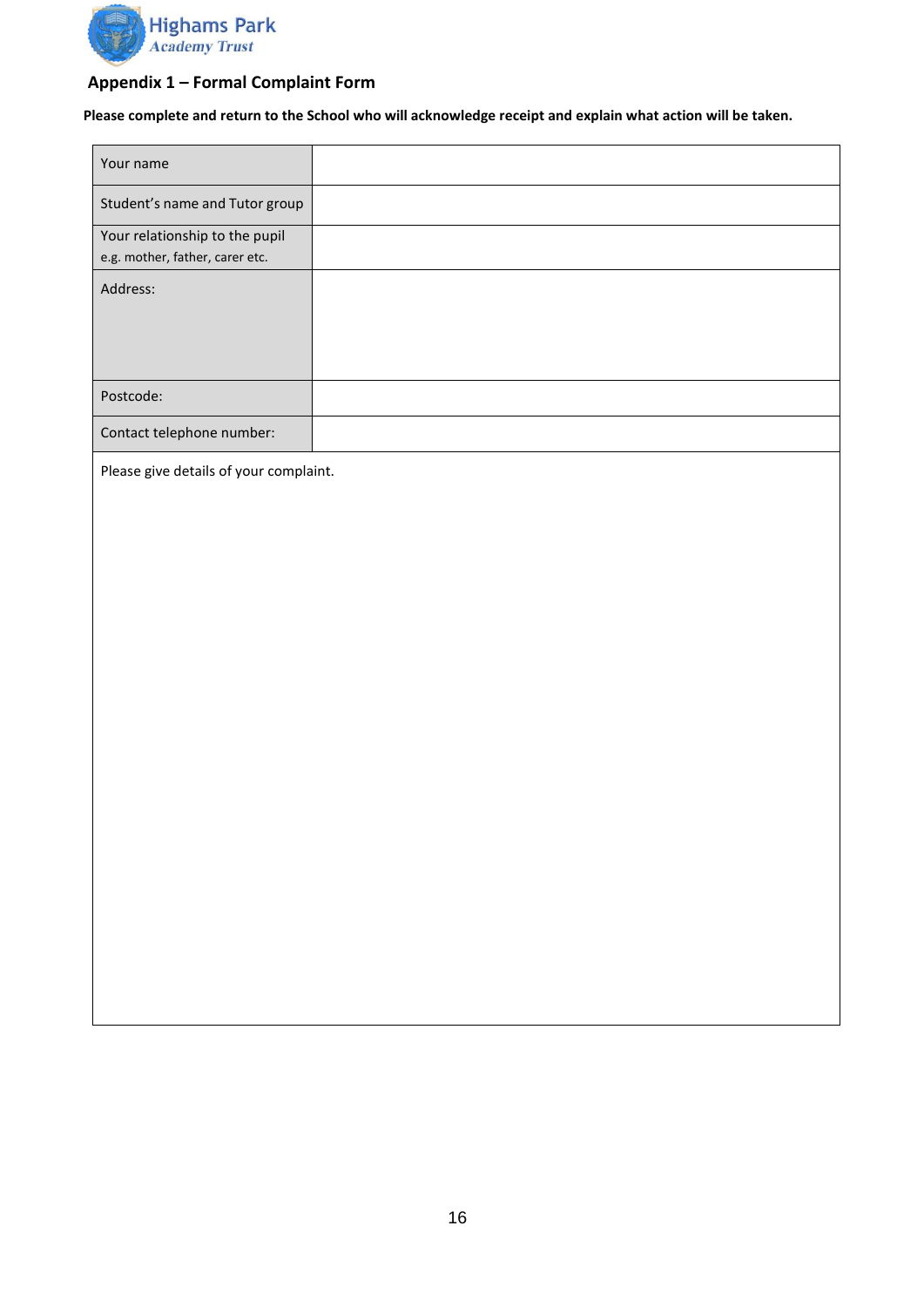

What action, if any, have you already taken to try and resolve your complaint. Please include who you spoke to, when did you speak to them, and what was the response?

What actions do you feel might resolve the problem at this stage?

Are you attaching any paperwork? If so, please give details.

| Signature: |  |
|------------|--|
| Date:      |  |

| Highams Park School Official use only |  |
|---------------------------------------|--|
| Date acknowledgement sent:            |  |
| By who:                               |  |
| Complaint referred to:                |  |
| Date:                                 |  |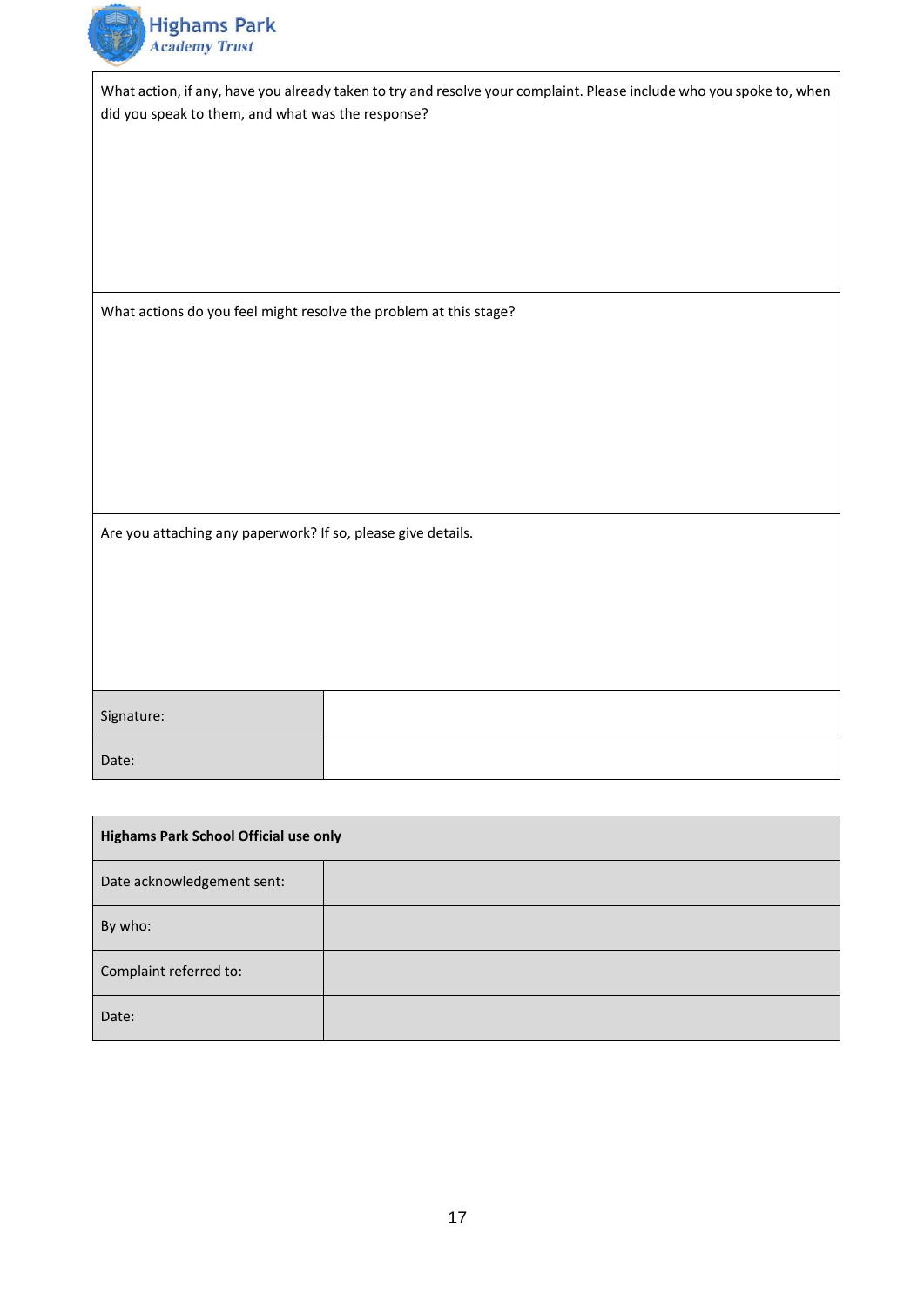

# <span id="page-17-0"></span>**Appendix 2 – Complaints Policy Simplified Timeline**

# **Stage 1: Concerns and Difficulties**

- The Academy will aim to resolve a concern or difficulty within **15 school days** from date complaint raised
- The member of staff dealing with a concern or difficulty will make a **written record** of the issues raised, the action taken and, if applicable, the resolution reached, which will be retained in a central record

# **Stage 2: Formal Complaint to the Principal**

- Acknowledged within **5 school days**
- Principal provided with the records of the Stage 1 informal procedure within **5 school days**
- Principal (or SLMT delegated) to investigate
- Outcome written to complainant **within 20 days**
- The letter will inform the Complainant that, if they are unsatisfied with the outcome of the Stage 2 investigation, they should write to the Company Secretary **within 5 school days** of receipt of the letter asking for their complaint and the Stage 2 investigation to be reviewed by the Complaint panel under Stage 3 of this Complaints Policy.

# **Stage 3: Complaint Panel Hearing**

- If the Complainant is unsatisfied with the outcome of the review under Stage 2 of this Complaints Policy, the Complainant may write to the Company Secretary requesting a Complaint Panel Hearing. The Complainant should write to the Company Secretary within 5 school days of receiving the letter confirming the outcome following Stage 2.
- After selecting the Complaint Panel members, the Company Secretary will write to the Complainant within **5 school days** acknowledging receipt of their request and informing them of the names of the Complaint Panel members.
- If the Complainant objects to any of the named persons being appointed to the Complaint Panel, they should notify the Company Secretary within **3 school days** of receipt of the letter**.** Fair consideration will be given to any bona fide objection to a particular member of the Complaint Panel.
- The Company Secretary will liaise with the Complaint Panel, the Complainant and the Academy's Representative to agree a mutually convenient date for the Complaint Panel Hearing, which will usually take place within **20 school days** of receipt of the Complainant's request, unless there are exceptional circumstances.
- The Company Secretary will write to the Complainant confirming the date of the Complaint Panel Hearing within **5 school days** of the date that the acknowledgement letter was sent (or the date that the new Complaint Panel member was selected, if an objection was received and upheld). If the Complaint Panel Hearing will not take place within **20 school days** of receipt of the Complainant's request, the letter will set out the exceptional circumstances involved.
- If the Complainant wishes the Complaint Panel to consider any additional information, they should forward this documentation to the Company Secretary to arrive **at least 5 school days** before the Complaint Panel Hearing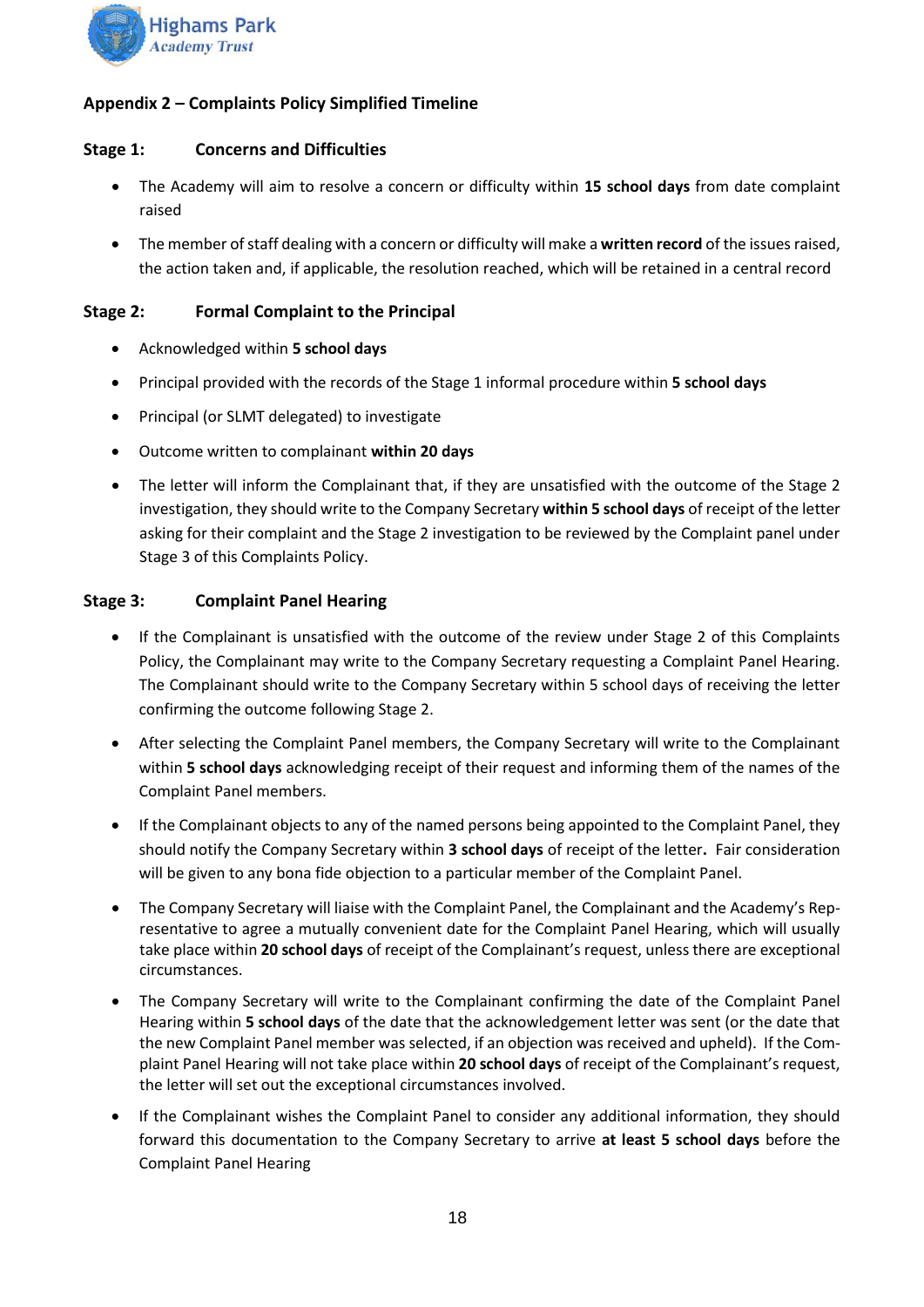

- If the Complainant wishes to rely on the account of a witness, they should ask the witness to write down, sign and date their account and forward it to the Company Secretary **at least 5 school days** before the Complaint Panel Hearing
- The Company Secretary will write within **10 school days** of the Complaint Panel Hearing to the:
	- o Complainant;
	- o the Academy's Representative;
	- o Any person complained about;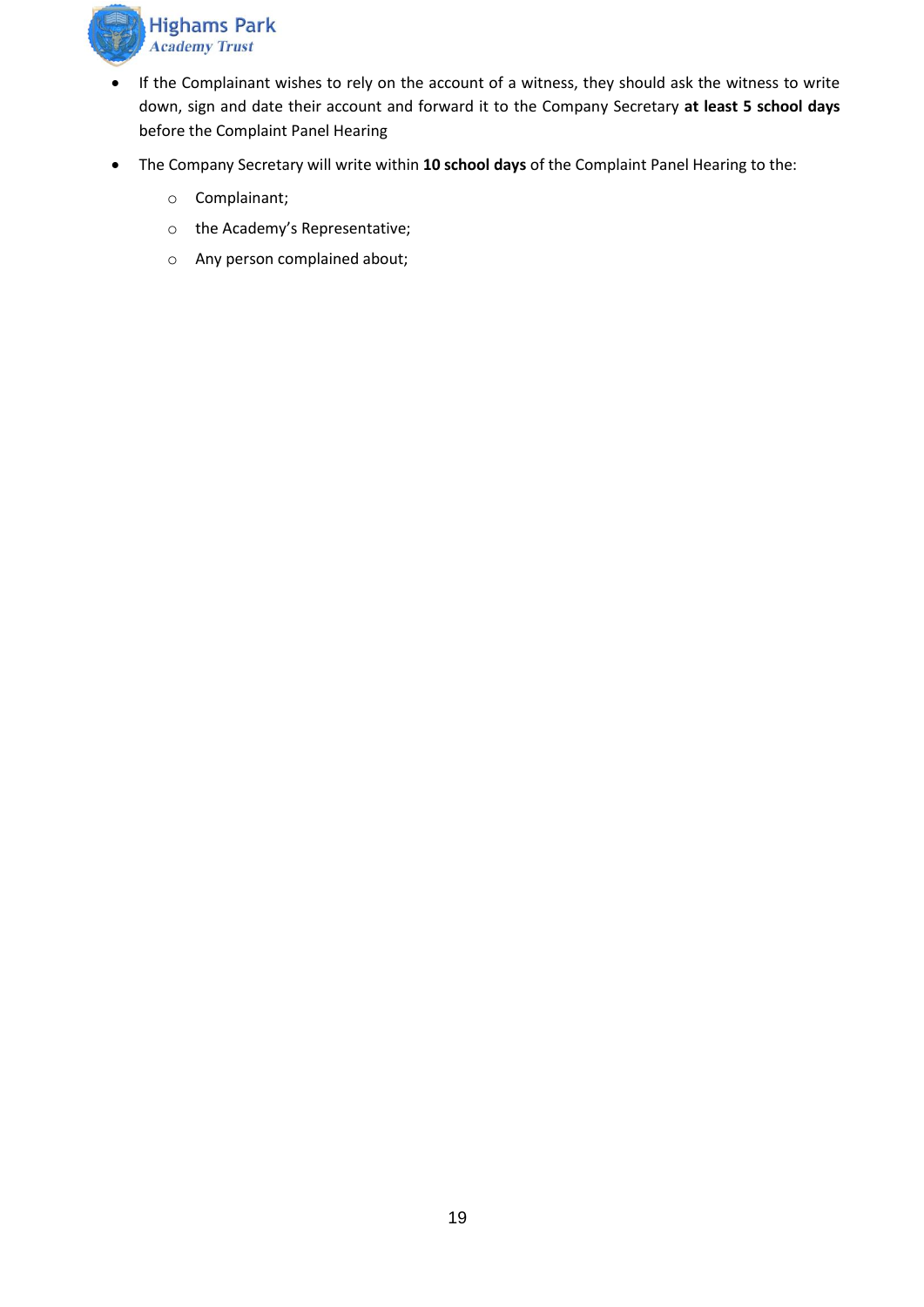

# <span id="page-19-0"></span>**Appendix 3 – Roles and Responsibilities**

# **Complainant**

The complainant will receive a more effective response to the complaint if they:

- explain the complaint in full as early as possible
- co-operate with the school in seeking a solution to the complaint
- respond promptly to requests for information or meetings or in agreeing the details of the complaint
- ask for assistance as needed
- treat all those involved in the complaint with respect
- refrain from publicising the details of their complaint on social media and respect confidentiality.

#### **Investigator**

The investigator's role is to establish the facts relevant to the complaint by:

- providing a comprehensive, open, transparent and fair consideration of the complaint through:
	- $\circ$  sensitive and thorough interviewing of the complainant to establish what has happened and who has been involved
	- $\circ$  interviewing staff and children/young people and other people relevant to the complaint
	- o consideration of records and other relevant information
	- o analysing information
- liaising with the complainant and the complaints co-ordinator as appropriate to clarify what the complainant feels would put things right.

#### **The investigator should:**

- conduct interviews with an open mind and be prepared to persist in the questioning
- keep notes of interviews or arrange for an independent note taker to record minutes of the meeting
- ensure that any papers produced during the investigation are kept securely pending any appeal
- be mindful of the timescales to respond
- prepare a comprehensive report for the Principal or complaints committee that sets out the facts, identifies solutions and recommends courses of action to resolve problems.

The Principal or complaints committee will then determine whether to uphold or dismiss the complaint and communicate that decision to the complainant, providing the appropriate escalation details.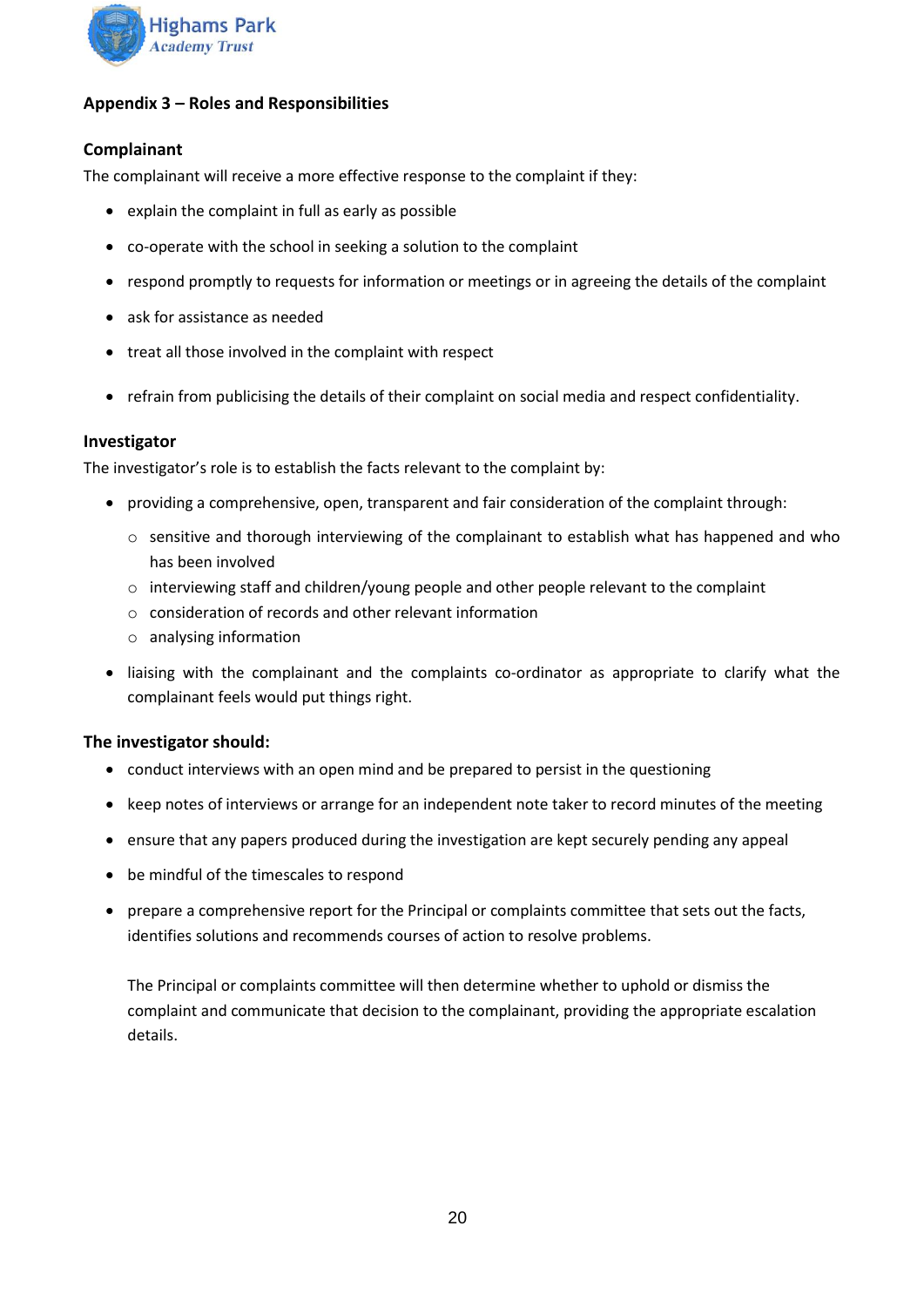

# **Complaints Co-ordinator (Member of staff providing administrative support)**

The complaints co-ordinator should:

- ensure that the complainant is fully updated at each stage of the procedure
- liaise with staff members, Principal, Chair of Trustees, Clerk and LAs (if appropriate) to ensure the smooth running of the complaint's procedure
- be aware of issues regarding:
	- o sharing third party information
	- $\circ$  additional support. This may be needed by complainants when making a complaint including interpretation support or where the complainant is a child or young person
- keep records.

#### **Company Secretary**

The Company Secretary is the contact point for the complainant and the committee and should:

- ensure that all people involved in the complaint procedure are aware of their legal rights and duties, including any under legislation relating to school complaints, education law, the Equality Act 2010, the Freedom of Information Act 2000, the Data Protection Act (DPA) 2018 and the General Data Protection Regulations (GDPR)
- set the date, time and venue of the meeting, ensuring that the dates are convenient to all parties (if they are invited to attend) and that the venue and proceedings are accessible
- collate any written material relevant to the complaint (for example; stage 1 paperwork, school and complainant submissions) and send it to the parties in advance of the meeting within an agreed timescale
- record the proceedings
- circulate the minutes of the meeting
- notify all parties of the committee's decision.

# **Committee Chair**

The committee's chair, who is nominated in advance of the complaint meeting, should ensure that:

- both parties are asked (via the Company Secretary to provide any additional information relating to the complaint by a specified date in advance of the meeting
- the meeting is conducted in an informal manner, is not adversarial, and that, if all parties are invited to attend, everyone is treated with respect and courtesy
- complainants who may not be used to speaking at such a meeting are put at ease. This is particularly important if the complainant is a child/young person
- the remit of the committee is explained to the complainant
- written material is seen by everyone in attendance, provided it does not breach confidentiality or any individual's rights to privacy under the DPA 2018 or GDPR.

If a new issue arises it would be useful to give everyone the opportunity to consider and comment upon